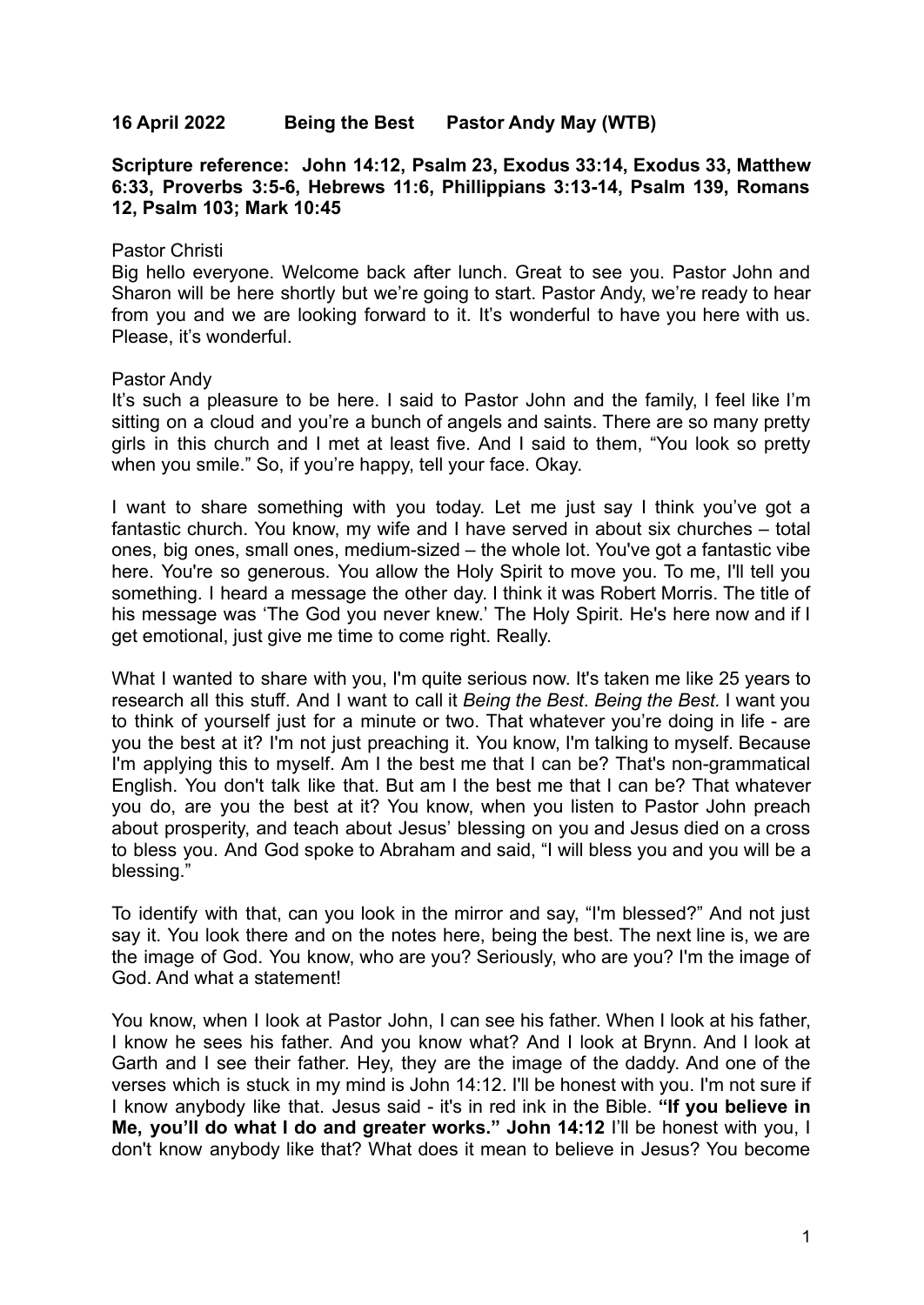like Him. You talk like Him. You raise the dead like Him. You preach like Him. You love like Him. You give like Him. What else does this mean?

You know, I've researched so many definitions of faith. I mean, *faith is the substance of things hoped for, the evidence of things not seen*. Smith Wigglesworth said that faith is *God in a human body*. Now think about that. You know, in my study time, I think I told you, I went to the PNA and I bought a little piece of wood and I stick letters on it. And I stuck it on the wall in my study with prestic. "I believe, only believe." And John 14:12 says, "I am like Jesus." Ephesians 5:1 says, "Imitate God as well-beloved children imitate their Father." I wish we had time to really explore that. What about God do you want to imitate? I would love to imitate His power. You know, really. Then you can speak to ... You know, we live in Cape Town. I Iove looking at Table Mountain. I go, "Wow, I'm in Cape Town." I'm not kidding. I really do love it there. And that verse that says, **"If you've got faith you can say to that mountain, be removed and cast into the sea and if you don't doubt, it's gone."** So, I'm very careful what I say to Table Mountain. They'll never forgive me if I cast Table Mountain into the sea. I mean it. It's true.

So, who are you? We are the body of Christ. What is the church? We are the body of Christ. You know, I've got lots of friends in the church. One of our friends here we're meeting. We are more than friends. We are part of a body. And I remember I had a motorbike and I was cleaning it one day and I got blood poisoning in this thumb and it was so sore, I couldn't sleep. This I said, "Lord, can't I please take my thumb off and just put it next to the bed and I go to sleep and in the morning, I put it on again." That's what a body is. That when one part of me is sore, my whole body sympathizes. That's what we do here. When one of us is injured or in pain or needy. We can feel the pain with them and fix it. Amen.

And then I think of another Scripture that Pastor John has been emphasizing when he talked about the Ukraine and Joe Biden and all these wonderful people. Is that we wrestle not with flesh and blood. So, it's not your neighbor's dog that's barking all night. I believe that, well we know that demons get into animals - like 2000 pigs. I mean, "Jesus don't torment us before the time. Can we go into pigs?" "Yes", and all the pigs drowned. So, we wrestle not with flesh and blood. We've had a financial problem, and I've prayed for years for a solution and the Lord said to me, "You wrestle not with flesh and blood." And I told the devil, "Hey, leave my finances alone." Anyway, that's another subject.

I want to use the word 'wholeness', let's look at wholeness. Are you a whole person? And I don't mean that you got two legs and two arms and two ears. Are you whole? Jesus wants us to be whole - spirit, soul, and body. That means I must develop my mind, I must take care of my body, and obviously allow my spirit to grow. I just want to give you a seven point outline. And Pastor John asked me to, you know, I've related most of this to personality, but it applies to the church, because you and I are bodies, aren't we? And every part of me has got to work properly. You notice that I've got both my legs, both my arms, and the rest of me is up here. I'm not sitting down there anymore. The church is like that, that's why we function with the same mind. You know, it's so important that you all follow Pastor John's teaching and Pastor Sharon's teaching, we're all on the same page. Otherwise, I say you shouldn't be here. That's true. Hey, we share this vision, it's us.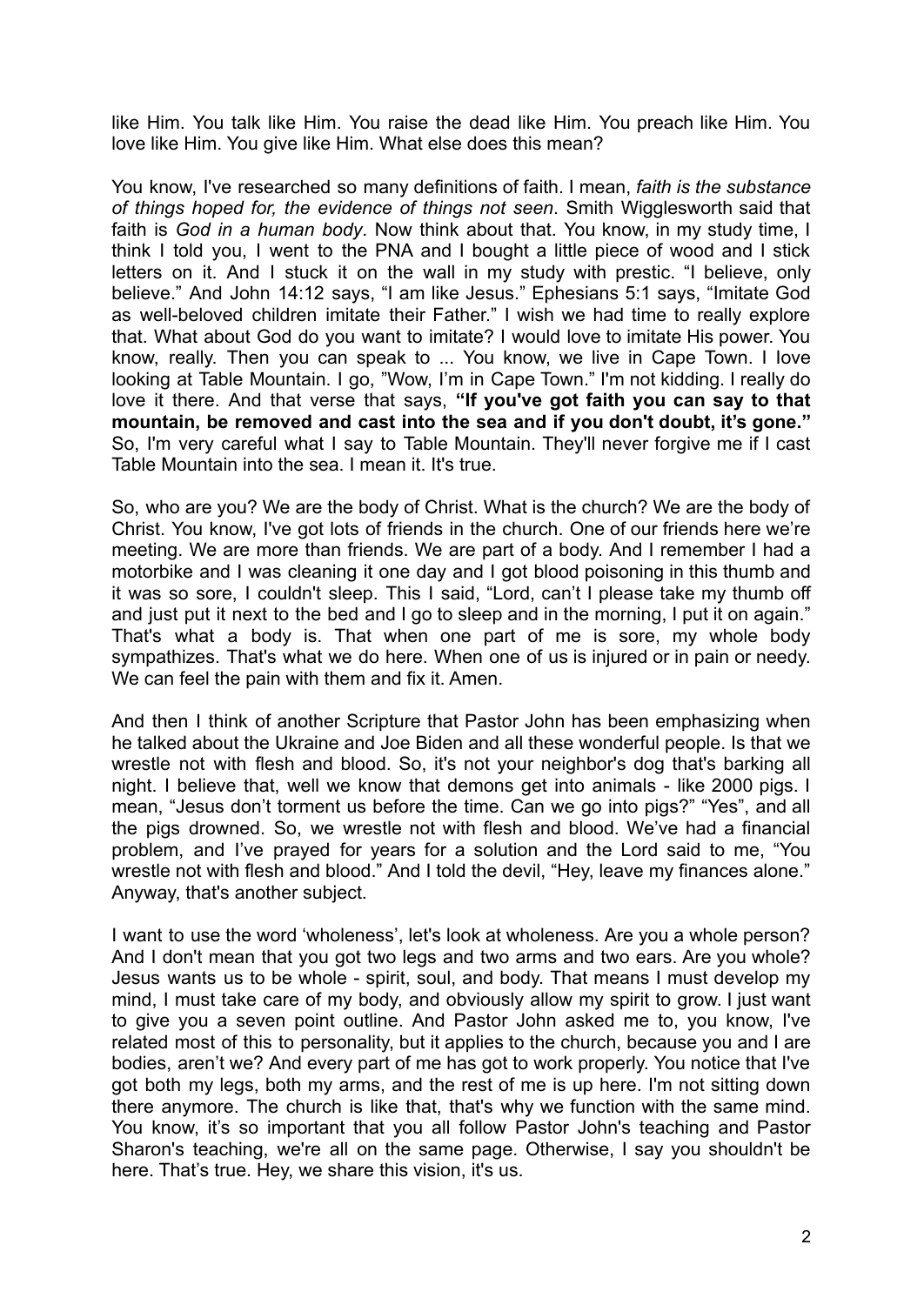I'm going to do a very brief outline of what I found to be a whole person. Now, let me relate this to a whole church and to a whole me. Same principle, because the church is a body and this is a body here. It's getting a bit old but I've got to look after it, you know what I mean? Let's just run through those seven points on the screen. And, you know, I didn't make this up. I told you, I've worked on this for 25 years. I believe the Holy Spirit gave it to me by revelation. And every one of these words starts with a C, which stands for Christ. And I didn't make this up. I really didn't. I think – as we say in Afrikaans - "Dit is bo my vuurmaakplek." (It is above my reach.)

So, *character* is your heart and I'll tell you, I'll explain to you how every part of you works. Your *calling* is in your head. This is where you think. You *communicate* with one arm and I *care* with the other arm, also this is a description of the church. *Criticism* is what I put in my stomach and I didn't make this up but I thought that was very good because everything that goes into your stomach, either turns into energy or waste. Then I stand on two legs. I'm *committed* here. If I'm part of Heritage Church, I'm committed here. And then the *crown* is, "Hey, I'm not a Christian for nothing. I've got a fantastic future ahead of me and something awesome to look forward to."

I love the word 'winning' and I just want to quote what an American, one of the famous - I think he's a football coach or not sure. A guy called Vince Lombardi. I want to read this. Sorry, have I missed the page. Yeah. Hupernikao is the, Romans 8:37 says that you and I are more than conquerors. I mean, we discussed it earlier on today. But I love this quotation because we were made to win. There are no losers in this church. Amen. There's nobody who says, "I can't." We're winners. And I believe that Jesus planned when He died on the cross, to take away all the negative part of me and make me like Himself. You never find Jesus saying, "I don't know what to do." I mean, you know - what a thought! Think about Him.

I was just saying to Pastor John earlier today, that prosperity means there is nothing you can't do or fix. Prosperity doesn't mean that I'm a multi-millionaire, billionaire. Prosperity to Jesus means there is no situation that I've faced that I can't handle. If I see a widow-woman, with a son in a coffin, I can stop the funeral procession and say, "Hey, come back to your mother." If I've got, I think about 30,000 people Jesus fed. That 5000 was 5000 families. They reckon every family in those days had about six people. Most of them had four kids. Do your arithmetic and I really believe that's a word for your church, Pastor John. The word is *multiply*. God's going to do stuff here that you guys are going to go, "Wow!" So expect to multiply. And that little guy, when he handed his five loaves and his two fish, I mean, a little boy's lunch can't be very big. But Jesus said, "This is all I need. Just give Me something to work with."

You preached about the little bottle of oil. The Prophet said to her, "What have you got in your house?" And you know what she said? "Nothing. But I've got a little bit of oil." "All right. Give me what you got." And there's not a person in this room that doesn't have something you can give your time, your talent or whatever. And He takes that little bit and multiplies that. I want to read Vince Lombardi's definition of winning.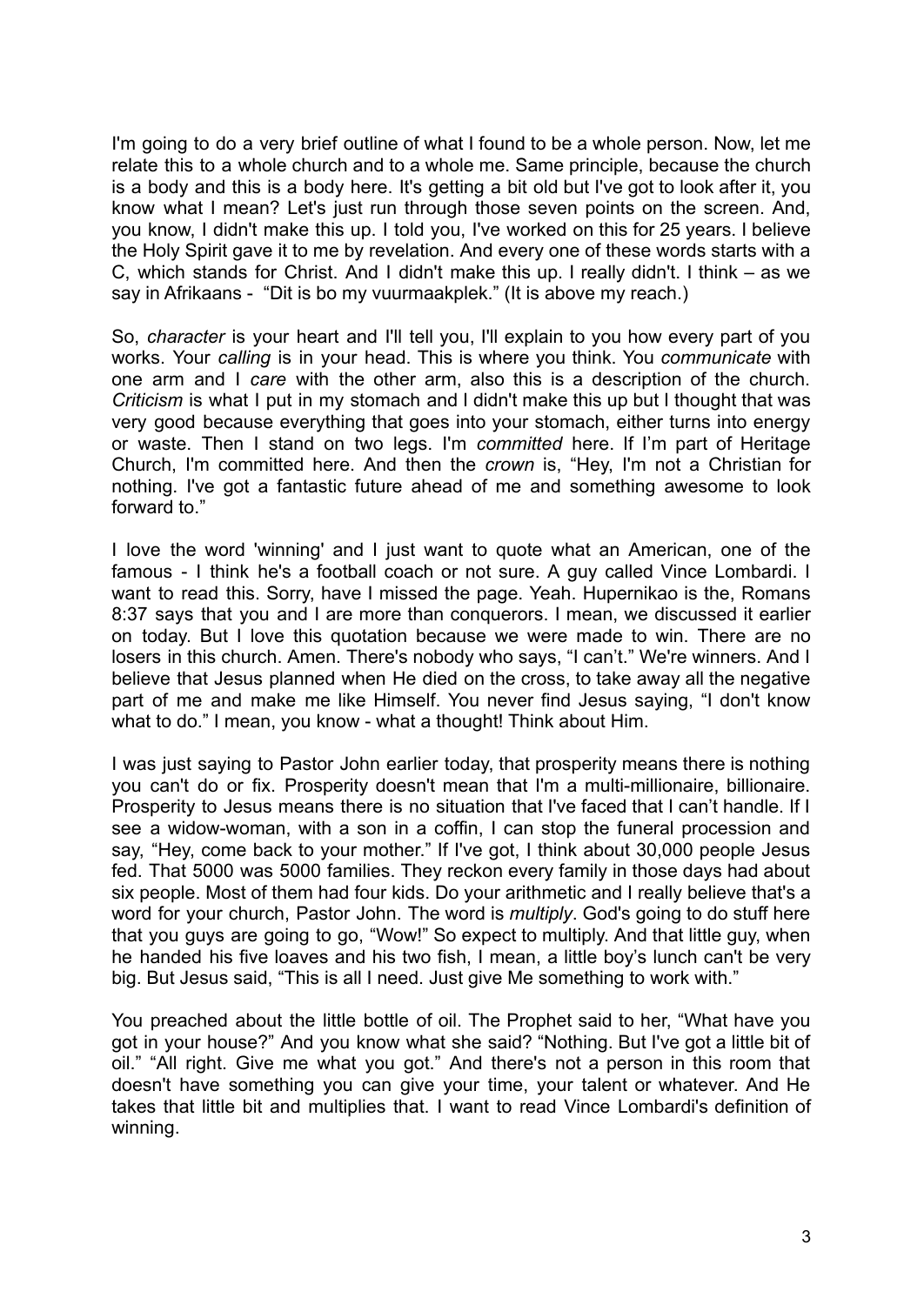Let's just see "Winning is not something, winning is not a sometime thing, it's an all time thing. You don't win once in a while. You don't do things right once in a while. You do them right all the time. Winning is a habit, unfortunately, so is losing. If it doesn't matter who wins and loses. Why did they keep score?" Hey, whatever you are doing I mean, if you watch rugby, if you watch cricket, if you watch a good boxing match, somebody's going to win. I mean, can you look in a mirror and say, "I'm a winner; I'm not an undergoer, I'm an overcomer."

So, the introduction, some questions, what kind of a man, I'll tell you what inspired me to do all this was the personality of Jesus. So, what kind of a man could say to you, "Follow Me unconditionally." "Where are we going?" "Follow Me." "Is there a medical aid and a pension fund." "Just Follow Me." "When will we get there." "Follow Me." Do you know that we talked a lot about leadership? Leadership in Jesus is summed up in two words, "Follow Me." I'm not going to teach you all the biblical, all the principles that people, the psychologists will teach you about leadership and influence and all that wonderful stuff. He says, "Just follow Me."

I did some research, did you know that Napoleon I've got a quote, I won't read to you I haven't got time. Napoleon called him God. Napoleon said something like this "Julius Caesar, Genghis Khan and myself, we tried to conquer the world through force, but He conquered the world through love". Jesus Christ is God. I'd like to meet Napoleon in heaven, hey. He was a five foot three, dynamic little guy, the guy that died for him. But I thought, what a quote, John Paul, second, the Roman Catholic Bishop called Jesus Christ "Unique.", I think that's a statement. But he set an example for us to follow because if you say, "Follow me," you've got to do it like I do.

You know, I'm a parent, I'm now a grandparent. Do your children and grandchildren do what you do? Or do you got to tell them what to do? A little bit of both, I think. But you know what? The most powerful form of example and… The most powerful form of leadership is example. Watch me do it and do it like I do it and they'll follow you. So, who could teach you how to win better than the One who created you? I'll never forget years ago we used to go when we lived in Joburg. We used to go down to Amanzimtoti for holidays and they had just started the casino in Margate. And they used to fly the people from Durban down to Margate in all DC three Dakota and on the way back one day, it crashed in the sea. And I went down there with my family and we sat on the beach and here was this Dakota. Do you know what a Dakota is? Those of you who have been there. They used Dakota's on D day to tie the gliders. Here was this beautiful old plane floating in the water. It was like the Lord said to me, "That's like you." You are not made to float in the water and they pulled it over a rock and it ripped its belly out and it sank, I mean it was a disaster. You are not made to sink here, you were made to fly. So, when I say, "Are you the best me that you can be, you were made to fly." We were never meant to grovel in the dirt of this earth in the killing of people in the Ukraine and shooting one another and all the horrible things that human nature can do. You are made to fly so don't ever forget the whole Dakota.

So, I've linked being the best with winning in life, you know, I'm as I told you, I'm 78 and I'll be honest with you I'm saying, "Lord, how much time I've got left?" And I say about myself and I'll say it over you, "May the rest of your life be the best of your life." You believe that? That I am not coming into land I'm flying higher and that's just for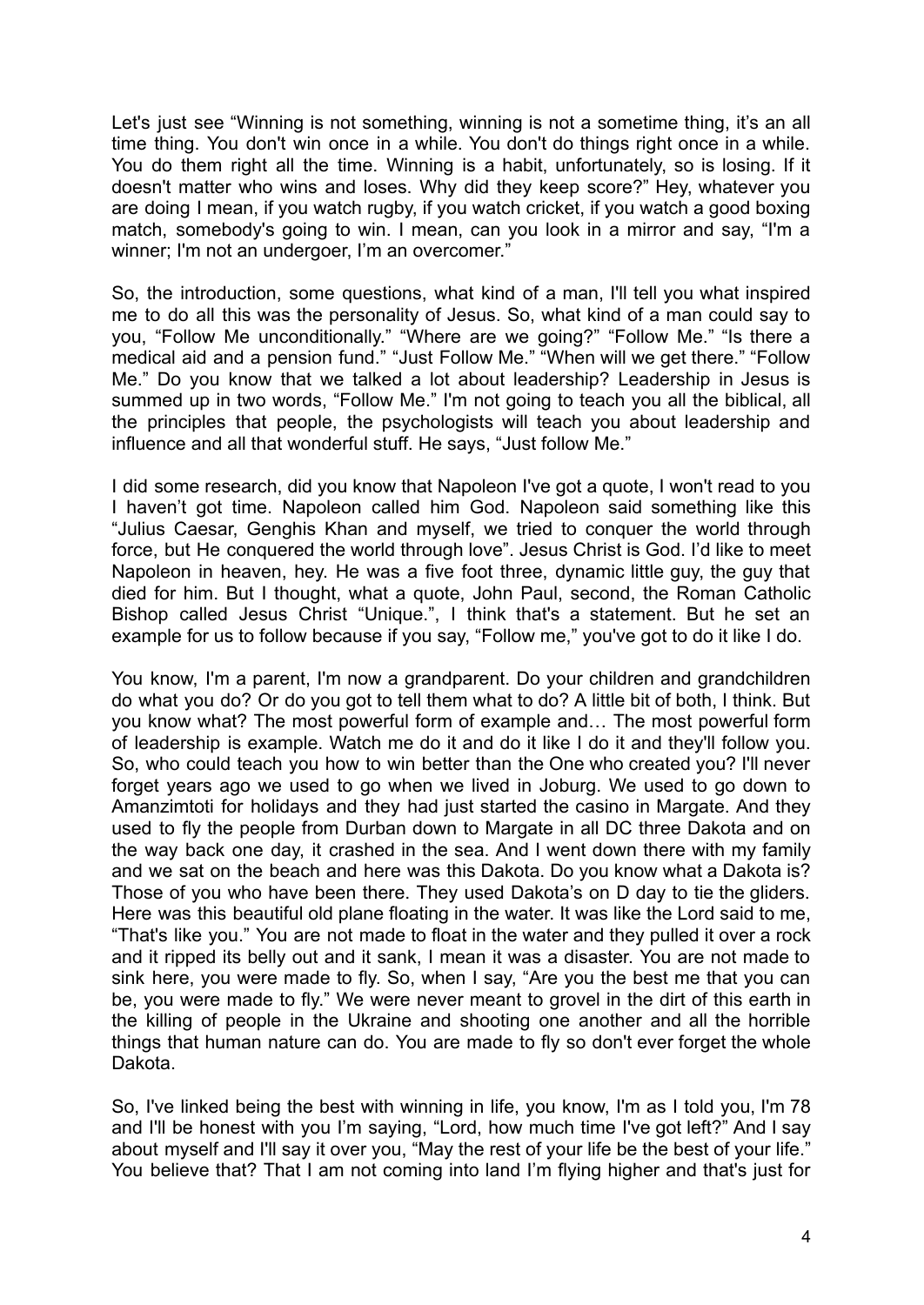some of you that are maybe over 45. Young people don't even think like this. But I think hey, which lap are you running now? Are you running the last lap? Or have you got a whole lot more laps to run? Amen.

When I heard Pastor John talking about living to 120. I believe that for myself. God said to Moses at 120, "Climb the mountain and die". It says his eyes had not dimmed and he was as strong as ever. You know I look at Table Mountain and it's making this up there. If the Lord said to me, "You know what I want you to die. Climb Table Mountain. Not on a stretcher, or the helicopter you climb Table Mountain and check out on top." What a way to go, hey. Alright, so I'm going to briefly go through those seven points. Sorry, I'm being a bit untidy her too much paper.

Quality one: *is your character* and I think that is who you really are. I often think to myself, what is the character of the church to make us Christ like? That's it in a nutshell. The father, you know, I don't know about you, but I read the Bible, by the way don't read the Bible, meditate in the Bible. Let the Bible read you. Psalm 1 says, "When you meditate in the Word, day and night, whatever you touch, will prosper." So, I'm not joking now but if I come and touch you, I want you to prosper. That means you should be blessed, it means you fall short of having nothing. That means you are more than a conqueror. It means you are the top and not the bottom, the head and not the tail and wherever you touch; prospers. That's in the Bible and that's what Jesus wants for us. Amen.

So, I did 20 questions, and I'm going to do this very briefly and then you've got a piece of paper, I thought, it's good for us to write things down. You know, one of the scriptures in my life that's relevant is write the vision down. So, that he who reads it can run with it. In other words, it's not a complicated vision. I mean, I was in business and you read some of these vision statements and when you are halfway through I think what are you talking about? You know, do this and do that? No, no, Write the vision down so whoever reads it, can run with it. 'Met ander woorde dit is moontlik om dit te verstaan.' (In other words it is possible to understand it.) Amen.

So the first question is, *what is your attitude towards yourself?* That's a very critical question. Do you like yourself? This is not aah, I'm not preaching at you I'm talking to myself. There are times when I don't like myself. I was talking to Pastor John when he told me any one time in his life that he didn't like himself. What do you, who do you perceive yourself to be? Do you see yourself as more than a conqueror as a winner? I used to run a men's group in our church, and I'll tell you something. If you've been married, we've been married 47 years. Do you know the Queen of England was married? 70 years for that family? That's a world record. Yeah. But you know, I'll tell you something. There are no perfect marriages here because none of you are perfect. Amen.

It's getting very quiet here Pastor John. I said to the men in my men's group, "The reason why you don't love your wife is because you don't love yourself." Jesus said it this way; "Love your neighbor like you love yourself". Now the English language, too complicated. Afrikaans word is "Jou naaste." Penny is my 'naaste' but I'll tell you something, that I can't love her the way she needs to be loved. Let me say that to you men don't love her the way you want to love her, love her the way she needs to be loved. I'm telling you something profound. I mean, I've got different love language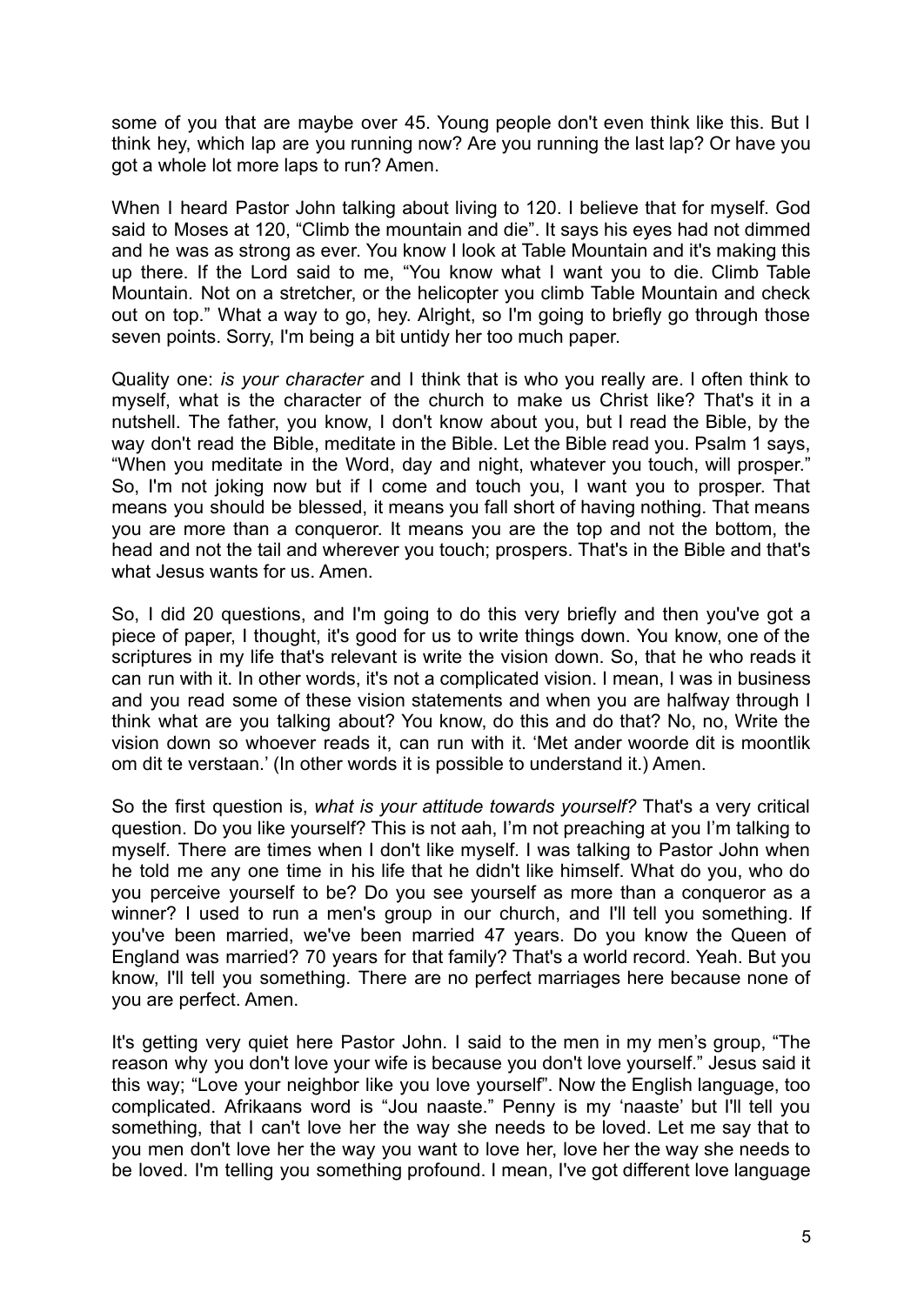to what Penny's got. I need to know what makes her happy. She needs to know what makes me happy, and we accommodate each other. Amen. "Love your neighbor, like love yourself.

Then the second question is, *is your private life disciplined?* Try describing it. If I said to you right now, "Give me one word that describes you." Just think about it, I'm not going to ask you to tell me. One word that describes you. How many of you thought of the word holy? The Bible says, first Peter 1:16. I must be holy like God is holy. Now I must admit the word holy in the English language is a stuffy word to a lot of people, holy. You don't know what to wear a little cross on my neck and dress myself in a long robe and you know, don't cut my hair and walk in sandals or maybe no shoes at all. That's not holy at all, holy means you are perfect. It means you're a fantastic person, but your standards conform to God. Do you remember the Father's will. I have often thought what on earth is all this fantastic plan of salvation and Jesus died on the cross and then Paul wrote all those letters to me and then his revelation. Lord, Father, what was, what is it? What's this all about? One word 'family,' is I don't know whether the Father…

I must say this carefully, is a bit lonely in heaven. And He said to Jesus, You know what, we need some more brothers. You can correct me, He wants us to be a family. He wants us to love each other. And I'll tell you, when I look at this beautiful church, you're not just friends, you're part of a body. You're part of a body, I'm going a bit dry up here, going to need some water. So, your private life, let me say this to you. That to God, (thank you) to God it's more important that you have a holy private life than what you do in public. Pastor John was talking about it last night. Private life is what you allow yourself to do in the dark when it's just you there, the stuff that goes in your mind, the stuff you look at on your phone. God says, "I'm watching you."

I mean you made the point very clear last night. It's not like God misses something. By the way, you never have to explain anything to God. Like, He doesn't know. Have you ever done that? Lord, but you know, I feel like this and this like that and that's why I did this and I shouldn't have done this but I did it anyway. He says, "I know you, you don't have to explain anything to Me. I know exactly who you are, where you are." And I wrote in here TAWG, I think Pastor John and has emphasized this *Time Alone With God.* If I could sum up my life, the biggest need I've got, is Time Alone With God. Because we are forever saying, "God what do I do, what I do now." When last in fact, it happened here last night. While we were worshiping, I just closed my eyes and said, "Lord is just You and me now, the whole church is worshiping but I just want to be with You."

Let me say this to you married people. If you don't make quality time with your partner, you've got a housekeeping arrangement. I know what I'm talking about. If I don't give Penny quality time, I am not being a good husband to her. It works both ways. But we are also busy and I'll tell you something else. I've been in the church a long time. You get so busy in the church that you don't have quality time with God, I speak from experience and you can get so busy with whatever you're doing that you don't have quality time for your wife or your husband. Am I making sense? Time Alone With God we all know that.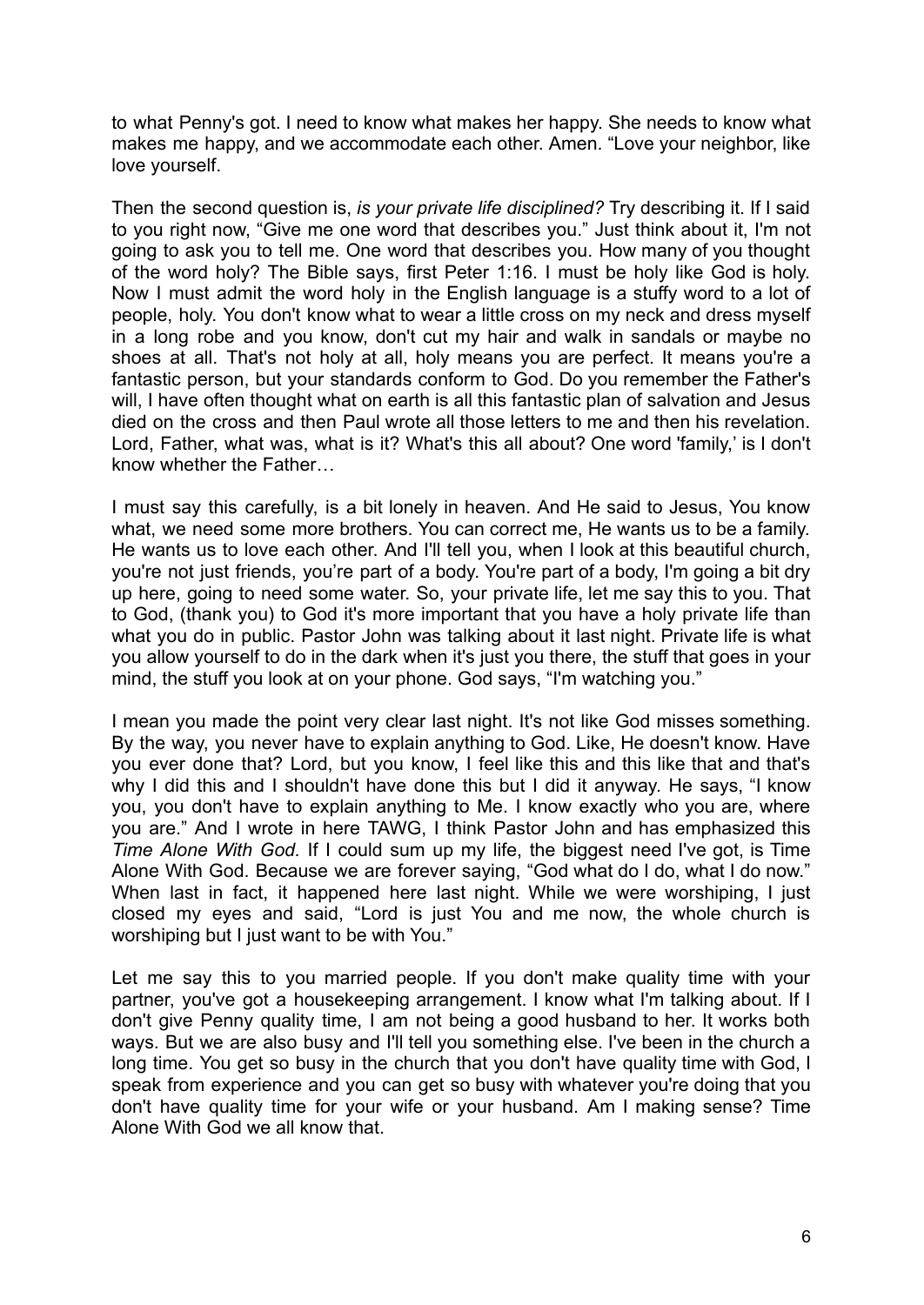So, now having said all that, building on this, my attitude to myself is positive, my private life is clean, now I step onto the stage. And I bring that with me so that the impression I make on you hopefully has got some holiness in it. Amen. So, is my public life effective?

Are you an attractive person? Are you nice to be with? If I can say myself not all the time. But I mean why does God die on a cross and do all this wonderful stuff for me, if I am not an attractive person? Am I easy to talk to? Do I smile when I shouldn't smile or when I don't feel like smiling? I said to somebody earlier on here, "If you're happy, tell your face." Amen?

There are words like 'ambassador' – you know when I think about what is going on in the world now, the Ukrainian ambassador in the UK, and the Russian ambassador in Cape Town – hey, who do you represent? When you see me, you see where I come from. I tell you something; we are South Africans. Ask Pastor John and Pastor Sharon, you are more South African when you leave here than when you live here. I have had guys come up to me in the South of North America and say, "Where do you come from?" And I talk to them and then I say, "Where do you think?" Because the Americans think America is the whole world. And he says, "You come from New York." He actually told us that all the funny people come from New York. 'Dis die waarheid.' They have a funny accent there, and they speak Brooklynese, and they say, "You talk funny, you come from New York." But you know what, I am a South African. God put me here and I am staying here. I am staying here to make a difference. Amen.

So, we are not running away, we are not bailing out, we are here to fulfill our destiny in this country. You know what I am praying for, for your church, is that God would multiply you, so you would outgrow your church, and you start a revival in Witbank – Witbank. Amen. Imagine, which church do you go to? We go to Heritage church, wow! We have a funny name for our church, it is called Urban Edge. Because one of the previous pastors – Urban Edge is a municipal term. Urban Edge is like the end of the road. So, when we built the church years ago, that was like the end. So, what church do you go to? Urban Edge. What's that? And then I tell them, come, and see on Sunday.

One last point on public life – I think you were talking about Thomas – doubting Thomas – somebody was. Thomas came to Jesus and said, "Jesus You keep talking about Your Father. Who's Your Father?" He looked at Thomas like, oh come on, "If you have seen Me, you have seen the Father." Isn't that awesome? When people meet me, when people meet you, they see the Father. That's awesome.

In fact, let me just stop there, on your top line, your self-image. Now let me just say this, I don't want this paper back. This is something very personal for you. But I thought to myself, it is good to take something home that you can think about. Because quite often you know, I can't even remember what I preached on last Sunday, to be honest with you. If you get a hundred percent, then you are just like Jesus. If you don't, then there is some area of your life you need to work on.

So, your self-image is the image of God and I'd like to believe that everybody in this room is a believer. Give yourself a score between one and ten. Ten means you're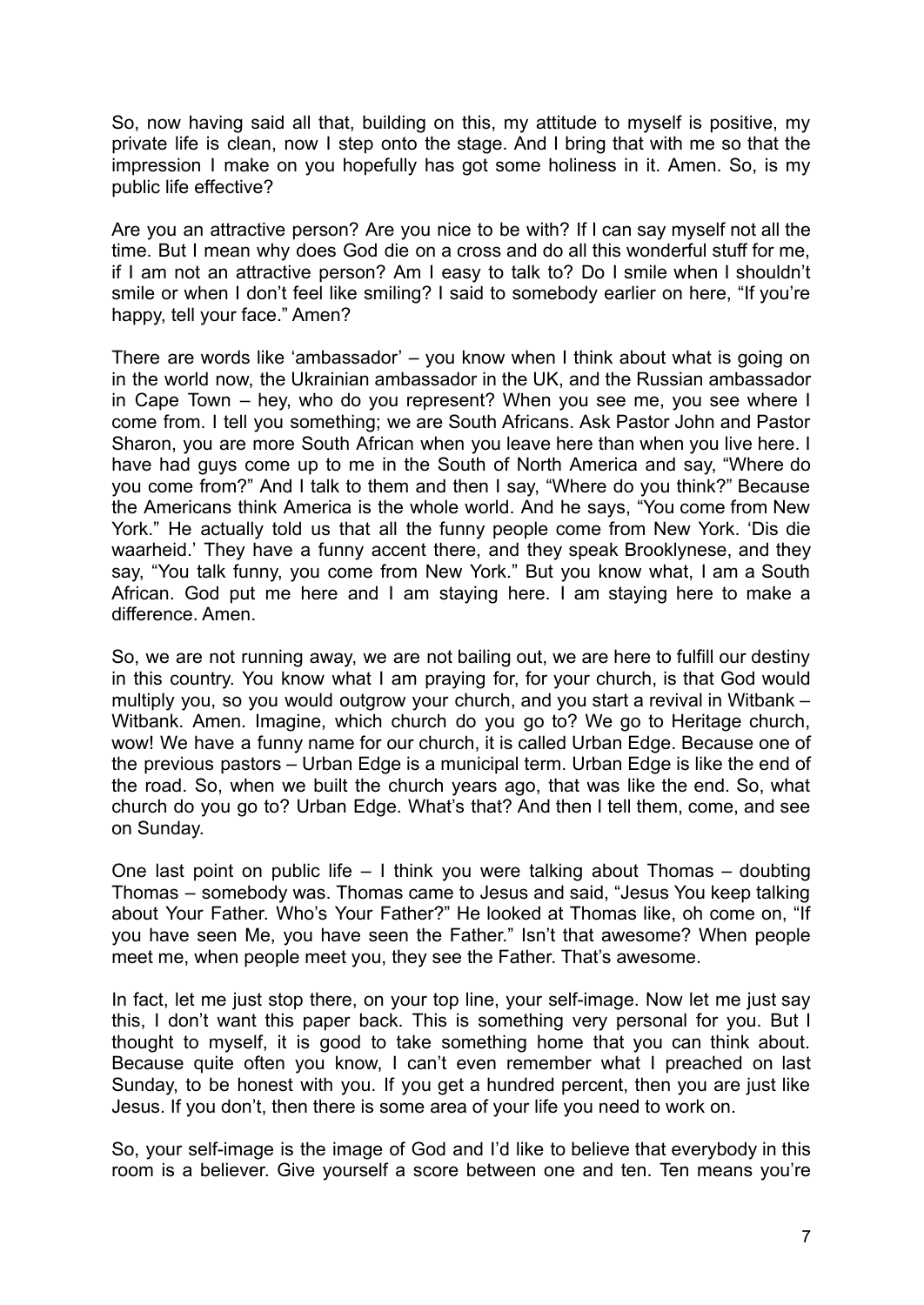just like Jesus. Write it down, you don't show it to me, you take it home with you, put your name on it, but please do this, because I am revving you up right now. I need to say, if I am the image of God, hey, do I remind you of God every time I get near you? So that is your first one.

*Then your private life*, number 2, that is your alone life. Rank yourself there if you have got that piece of paper and then your public life. That is with section one here. Be honest with yourself because this can actually steer you in what you need to change. You know, somebody said to me years ago, every time I go to church, I must go away with one thing to change. Otherwise, you just went to church again. Seriously, I mean you have heard this. Pastor John preach about… I tell you what I have learnt from Pastor Christi and those messages of yours, the great exchange. Hey, He doesn't want me to be miserable and sick and depressed. Examine yourself. Check yourself out! Look in the mirror and let the Holy Spirit push the buttons. Pastor John read Psalm 139 last night. You know what it says? "Search me oh God." Lord, I don't even know what is wrong with me, but have a good look and teach me what to change. I am sounding almost as desperate as you. But we are desperate, aren't we? We want change. I must change, you must change – we must become more Christ-like all the time.

Alright, so the next point is – have dealt with your heart, that is the real you. Now we deal with quality 2, *is your calling*. The calling is where you think. You know you are spirit, soul and body and God wants you to look after all three. Now your soul to me, I find very fascinating. They say it is your mind, your emotions, and your will. Now, we can talk about that all night. But Romans 12 says, be transformed by the renewal of your mind and if you are "deurmekaar" (Afrikaans word for mixed up) right now, then your mind needs to be renewed. The English word in Psalm 1 is meditate in the Word Day and night. You know, one decision I tried to make was in any situation that I faced, I will only say what God says about it. I look at it and I think, hey, this is really mixed up. But God says, "I am going to bring clarity in here. I am going to bring power where there is weakness. I am going to bring health where there is sickness, I am going to bring you a positive mind when you're depressed."

Alright, so question 4, *do you know what you're calling and passion in life is?* These are all serious questions. They are probing questions. Do you really know what you're good at? If I am going to be the best at something, I must know what I do best. I can do lots of things. I can play tennis, but not like Roger Federer. So, I am not called to play tennis. I can hit a golf ball, but not like Gary Player. Are you with me? I don't care what you're doing. God wants you to be the best at it. So, I need to say, what do you want me to do Lord, so I can concentrate on being so good at it, that people will see it in me and say, I want to be like you, what is it about you? What are you passionate about? It is a powerful Word hey! They described Jesus dying on the cross as His passion. That means, hey, I am going to do this so well, that nobody will ever criticize me on it. Excellence in our church. You park your cars properly; you greet the people properly – that's hard work. There's a team, in our church we call them the dream teams. You know, you were born to serve. You know, I love Empie. I don't know all of you, but I am learning to love you all one by one – I wish I had time. He comes and he opens the door for me when I get out of the car. I can't remember when last somebody opened the door for me to get out of the car. But you know what, he is serving.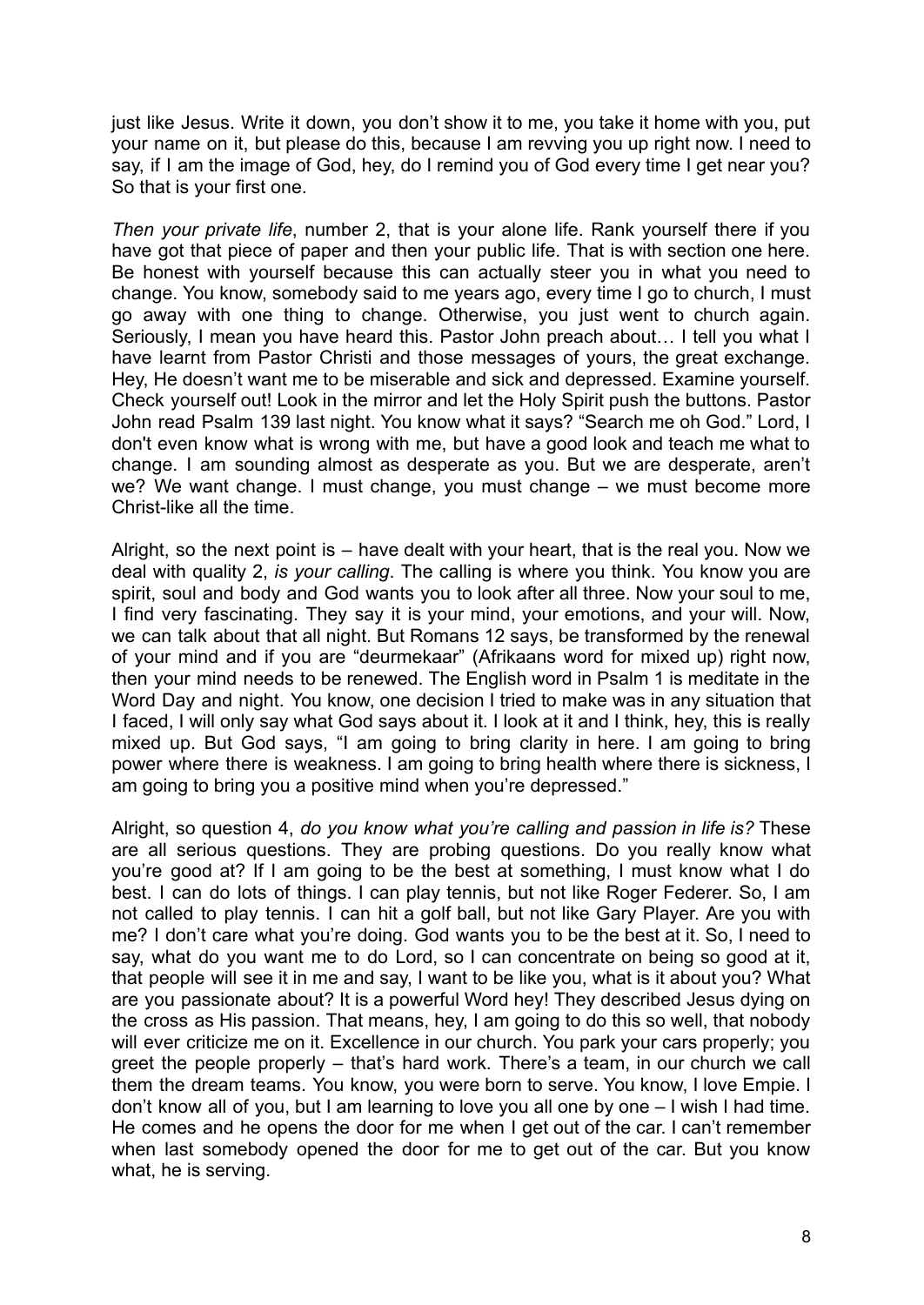Mark 10:45 - I quoted it this morning. The Lord is hammering it into me. It says Jesus came not to be served, but to serve and to give His life as a ransom for many. Hey, can I serve you any better than to give my life for you? Ooh!

Number 5 – *If you know what your passion is, do you have a plan?* Have you written down the steps to achieve your plan? And I have quoted this before, this morning, write the vision down. I don't think I told you this, but they did a survey in Harvard Business school class, and they took that same class 10 years later, and surveyed them again. Three percent of them had written goals. Three percent outperformed the other 97% put together. Doesn't that tell you something?

I have researched top business people. The ones with the written goals are focused. That's why I say please write your vision down. I didn't write the Bible. He said to have the vision written down so someone can read it and run with it. It's not a complicated thing. Hey, I want to be like Jesus. That's a vision. And what are the steps to get there? I think most of you that have planned any kind of leadership or management programme, you've got to take steps to get there. I mean, I have had four major surgeries. Hey, the steps that they, when I had my knees done, they wrapped my knees in a plastic bag, and they wrapped iodine all over me because you don't want to get an infection in a bone. And you know, I can sort of relive all the stuff. But there is a process of healing. I had to walk on crutches four times for six weeks. And I watched some of my friends, they come with a boot on or a crutch and I said, "Let me give you some advice, don't rush the healing process." Otherwise you'll go back to the hospital. I know what I am talking about, I have been there four times. I had to wear a boot on both legs and try to sleep with a boot on and turn over in bed and kick myself on the shin – not nice.

Question number 6 is *are you living and experiencing your calling?* You know, Jesus' life, His ministry life was three to three and a half years. You talk about focus. He never wasted a split second. I must do what My Father tells me to do. If He spent the whole night in prayer – it says, My Father tells me what to do, He tells me how to do it. He tells me what to say, and how to say it. Penny and I, Brynn, Miranda and I were talking about communicating with your spouse. You know the communication - I am jumping the gun a bit. Communication is seven percent words, 93 percent body language and tone of voice.

You know, one word that only South Africans understand is Voetsek. I remember we had some American missionaries. When a dog wants to bite you, you mustn't say, get, get, get. It's not a get dog, it is a voetsek dog. But it is true, isn't it? I have got a little dog that we have had for 10 years, and I can say her name is Lady. She is a little Maltese poodle, she is this big (Ps Andy indicates size with his hands) but she is an amazing watchdog. And I can say, "Voetsek lady" (gentle and softly) and she will lick my hand. And I can say: I love you (in a harsh voice) and she will run. So how do you speak to your spouse? Seven percent words. It is getting quiet in here. You know, I am talking to myself. I am not preaching at you; I am trying to live like this.

You know, I talk to myself with the Word of God. Psalm 103 – I quote it to myself nearly every day. If I wake up at 03:00 in the morning, it's Psalm 103. King David writes – the man obviously had prophetic insights into what Jesus was going to do. It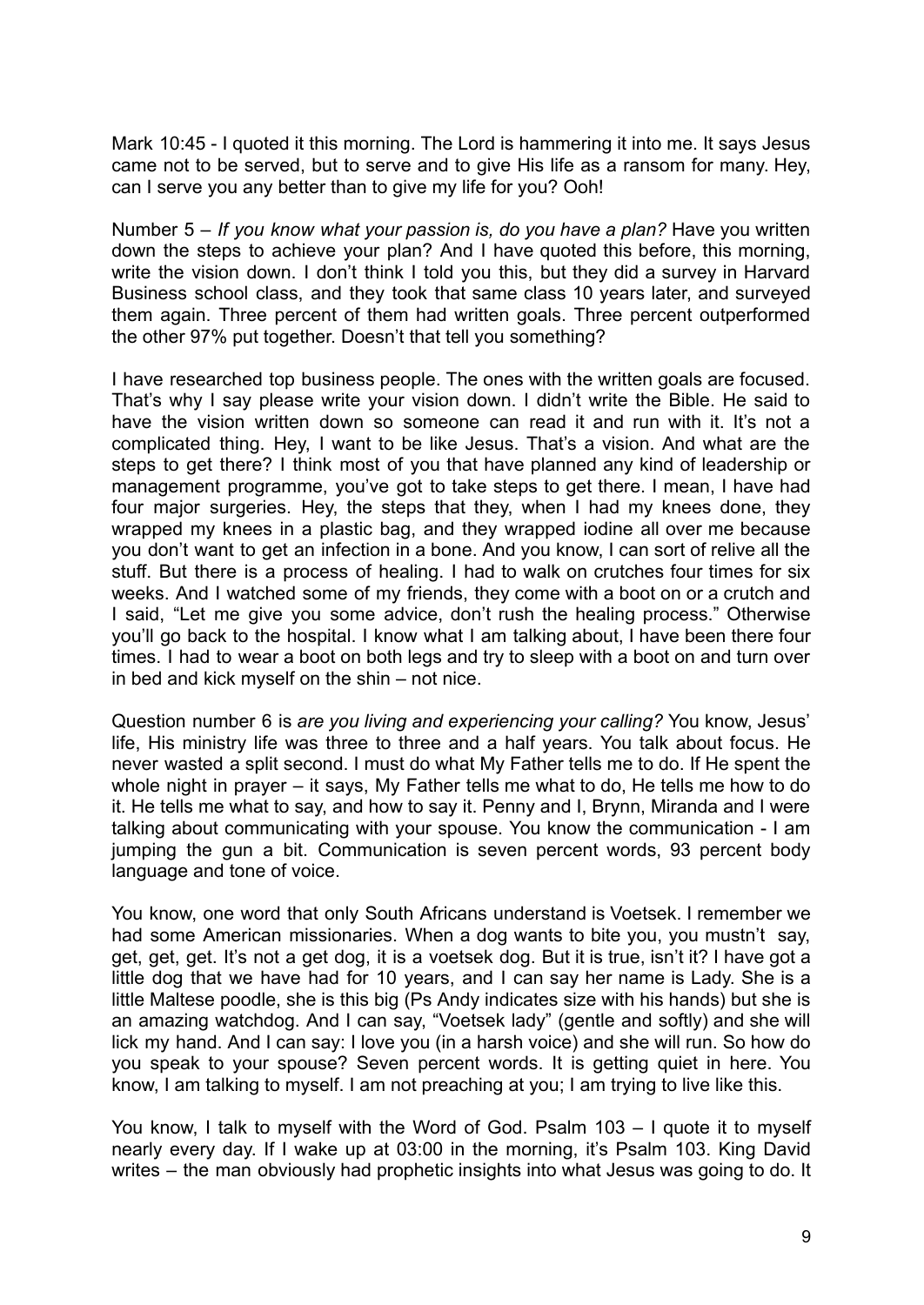goes something like this. It says: Bless the Lord oh my soul, and all that is within me, praise His holy name. Bless the Lord oh my soul and forget not one of His benefits. Who has forgiven all my sins? Past tense. I'll tell you why I'm telling you this because I've been praying for lots of things that are not happening. And the Lord says, "Stop asking Me for things I've given you." I'm telling you something profound.

He's forgiven all my sins. He's healed all my diseases. Hey, you get a big mouthful of that. He's redeemed my life from destruction, that is from the devil in hell. Pastor John was talking about. He's redeemed me and bought me back. I don't belong to this world system anymore. He redeemed me. He crowned me with loving kindness and tender mercies. Hey, what is the crown? Means you rule in life. Then he says He satisfied my desires with good things. The Amplified Bible says He satisfied my desires with good things at my particular age, isn't that beautiful. Because I don't have the same visions and dreams that my son has.

So, that's for you, all you over 45. He satisfies your desires with good things. And the last part is for those of you that are over 45 so that my youth is renewed. I put that over myself. You know, I really believe I'm going to live to 120, it's in the Bible man. But I just want my wife to live till she's 110, because she's 10 years younger than I am. So let's go to quality. Okay, so that was your calling and dreams in life. I've called that purpose, rank yourself there. Do you know what your calling is? Do you know what your dreams are?

You know, I've still got lots of dreams that I haven't fulfilled. I love the story of Joseph when he's sitting on the throne. He walks his, how many brothers were there? Because one was, 10 Brothers, 10. Of course Benjamin was at home. In walks his 10 brothers, he's sitting on the throne. It says, "And Joseph remembered his dream." He couldn't fulfill them. Let me just say this to dreamers, I'm one of you. I can't fulfill it but He can. So don't give up, I'm talking to somebody here. You've given up, "Hey, I wanted to do this, and I'll never get there." You know what, I don't care how old you are, young you are, poor you are, rich you are, He can fulfill your dream. What a story; Joseph remembered his dream. God did it. Alright.

Quality three is *communication.* Communication comes from the Latin word communicaré, which means to share. Communication is not just me talking to you. Communication is me sharing myself with you, there is a big difference. So, when I get near you to share myself with you, what comes out? When you get near me and you talk to me, what comes out? So, there's some questions there; Do you know why you are communicating? I would say nine times out of ten I try to communicate, apart from encouraging people, is to change them. Oh why do you preach Pastor John? To change us all into the image of Christ. Why am I communicating? Because communication can be destructive but I'm here for life change. Do you know what you are communicating? I thought of the 12 spies that came out of the promised land? They all saw the same thing. But two of them saw it in a different way to the other 10. What do you see, you know, listening to you last night, and I'm thinking, this world is in a mess, Lord help us. I said no, but He's still on the throne and He's still ruling and reigning and nothing's out of control with Him. So, you got to stop and say, "What does the Bible say?" Can I say that may you forget everything else I've said. Anything you face in this life from now on, only say what God says. Not what you think, or what somebody else tried to counsel you to do. I'm not saying that's wrong,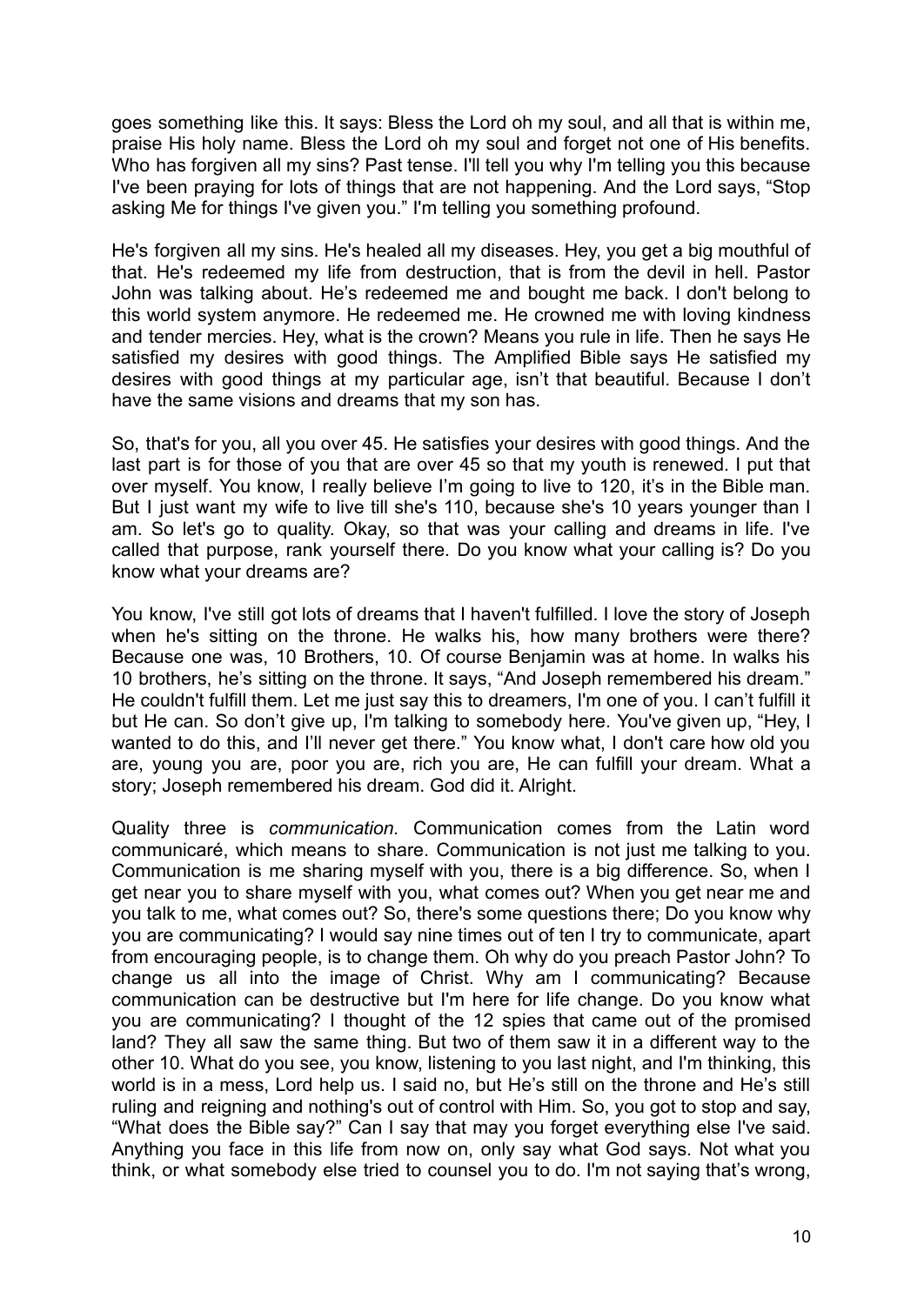say what God says. And God says I'm slowly controlling this whole planet. I'm still sitting on My throne, and nothing is going to move Me and My will will be done for this planet. Amen.

What am I communicating? And then I've mentioned this already, how are you communicating? 7% Words, 38% verbal and 55% nonverbal? That's a revelation isn't it. So. if your wife is not doing what you're telling her, or your husband is not listening to you just check the way you said it. We were talking to, to Brynn and Miranda about even when I'm right, and I tell her the wrong way, she doesn't want to change even if I'm right.

So, being right is not the answer, it's how you said it. Okay, was it was number so you're calling, we've done, your communication skills. Give yourself a, in other words, how do you share yourself? What impression do I leave with you when I walk away from you? Gee, I want to see that guy again or thank goodness he's gone. They always say, when you leave a company or even organization or a church, that they wish you hadn't gone, they mustn't say 'thank goodness, he's gone.' Anyway I shouldn't have said that maybe.

Caring is when I put out an arm and touch people. Now, Jesus touched people that He was not even allowed to touch them under the law. You're not allowed to touch lepers. But everybody that He touched was healed. You know You said you're going to pray for sick people. Hey, I've prayed for so many sick people recently. We need to understand that whatever we say, Smith Wigglesworth said, "Whenever I pray, I expect something to happen." We're not just saying prayers. I mean, people come to me and say, "Will you say a prayer for me?" No, I don't say prayers for you. I can pray for something to happen to you. Because otherwise, I'm just, it's just hot air, isn't it? So. caring for others and touching others. Question 10 was, Are you truly shepherding? That's a big word.

Psalm 23. You know what I'm learning about David's Psalms? He is making declarations. I think some of us need to change the way we pray. Lord, help me Oh, Lord, please heal me. I read David's Psalm 103 to you just now he said, "He's healed all my diseases." Psalm 23 is a declaration. He says, "The Lord is my Shepherd, I want for nothing." It's not like Lord, please be my Shepherd and help me. He is my Shepherd and I want for nothing. You can read it any translation you like. I lack nothing. I'm blessed. The Lord is my Shepherd. He makes me lie down, He leads me beside the still water. Even if I walk through the valley of the shadow of death, I will fear no evil for You are with me. That's one for the Ukrainian and Joe Biden. If I walk through the valley of the shadow of death, I fear no evil. For You are with me. Your rod and Your staff comfort me. It's a declaration.

That's another thing I'm learning to declare things. Rather than keep whining to God about something. 'Oh, Lord, please, why don't why' no no, declare what you want, and what God has promised you, and you just sit back and let Him do it for you.

Question 11 is how do you support the people you're influencing? That's a very caring statement. I'm caring for you, I'm shepherding you, and you know, shepherding can be tough. They used to find that sheep that wandered away. The shepherd would pick him up and break his leg and carry him so that she bonded with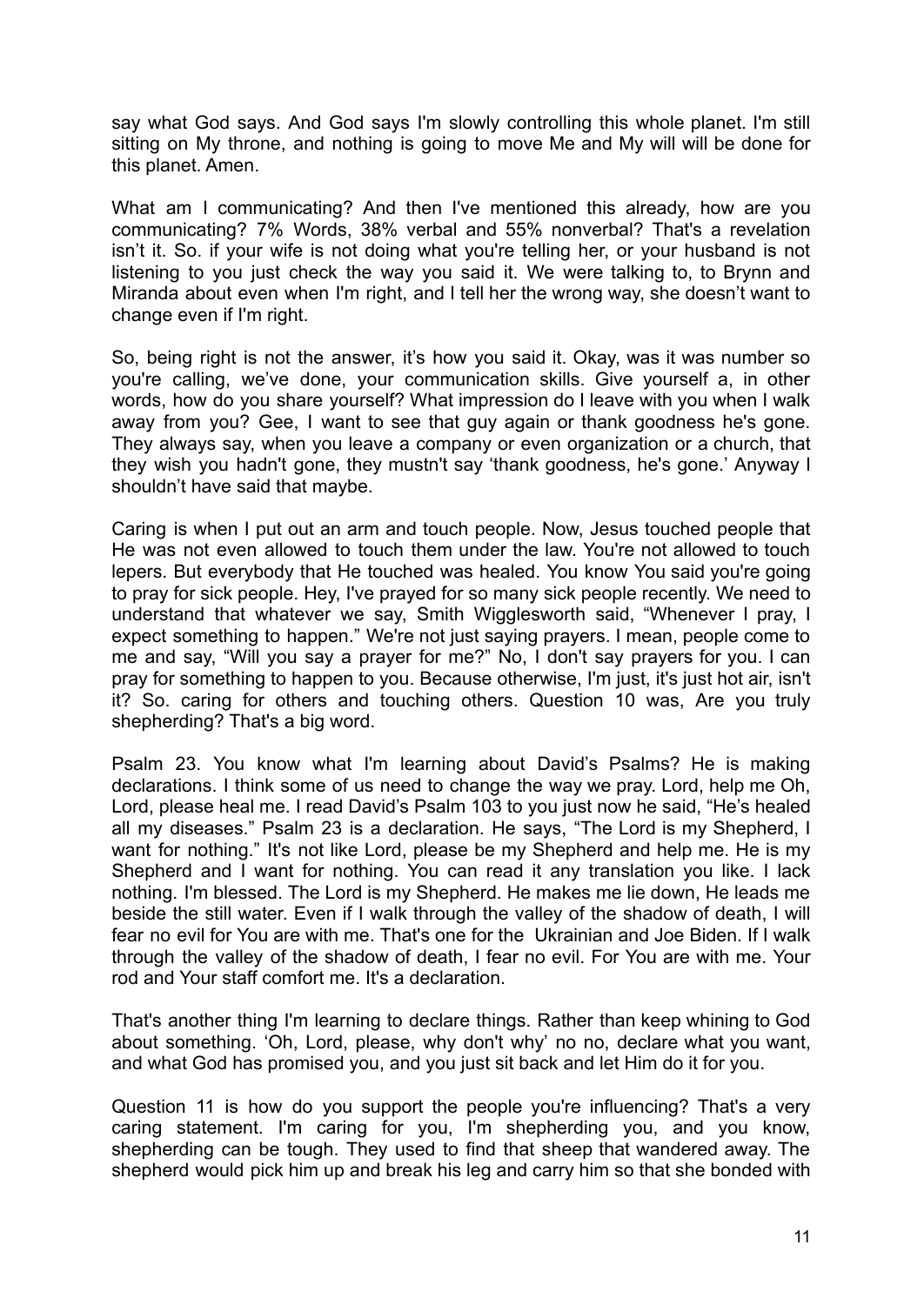a shepherd because he's sitting right here. So, when his leg gets right, he never runs away again. So. you know, maybe God has broken both my legs. So, that I don't run away again, I stay with a shepherd because the Lord is my shepherd. And then from Exodus 33:14. All my life, every time I faced a problem or a challenge, I read that Exodus 33. It's God and Moses having a chat and God says to Moses, "Listen, I want you to take these people into the promised land and what about an angel coming with you? No, thanks. Except You come with me, I'm not moving."

So, it's not about angels and demons. It's about and you know, tell you that some Exodus 33:14. The Lord says, "I will." The Old English Bible says, "My presence will go with you and I will give you peace." There's more language there. The today's living version says, "I will personally go with you and I will give you peace and everything will be fine for you." That scripture has pulled me out of a lot of holes. When you are facing something that you don't know which way is north, which happens to all of us, it says, "My presence," now I tell you something in the Hebrew language there is no Hebrew word for presence. The Hebrew word there is face. It says, "My face will go with you." It means I'm right here looking at you and I will get you there and everything will be fine.

All right. We've done the two arms we communicated, we care, okay. Now your stomach. Let me tell you now, that as a Christian, you will face trouble. Jesus said so. He said, "In the world you will have trouble." 'Moelikheid.' But be of good cheer, I have overcome the world. That's why I love that word 'overcome.' He overcame the world and how do we overcome the world? Through our faith. We overcome, Pastor John was talking about the shield of faith last night. Hey, all the fiery darts of the enemy, nothing is going to hit me if I hold up the shield of faith. And remember, faith is me acting like Jesus. Don't ever forget that. Faith is not just oh now I am believing. You know, now I'm going to really try harder. No, no, it's Jesus in me. Otherwise you don't make it.

Alright so let's talk about *criticism.* I know for the trouble. What's the primary source of your criticism? Criticism comes from other people, other churches. It comes from the municipality, it comes from you name it, wherever. But the worst kind of criticism is when you criticize yourself. I don't know about you, but there are. I can tell you stories about myself, where I wished I'd turned left instead of right. I don't know if there's anybody in this whole community here that identifies with me. If I could put your life back and reverse the process. I think some of us would have turned left instead of right. But you know what? I can't put the toothpaste back in the tube. But you can keep brushing your teeth. If that makes sense.

So, question 13. *Do you react or do you respond to criticism?* You know, the Bible uses the word 'meekness'? Well, I think one of the most awesome, poignant, powerful examples of meekness is the Son of God in Gethsemane when they came to arrest Him, and Judas walks up to Him and kisses Him. One of the elders in His church and Jesus looks at them and says, "Hey, why do you come here in the dark? I was preaching in public, and you left me alone. I could call 12 legions of angels." I think there were 6000 men in a legion. That's like 72,000 angels. One Old Testament story one angel killed 185,000 men in an enemy army in one night. One angel. You know what meekness is? Strength over control. "I'm going to submit to you guys, I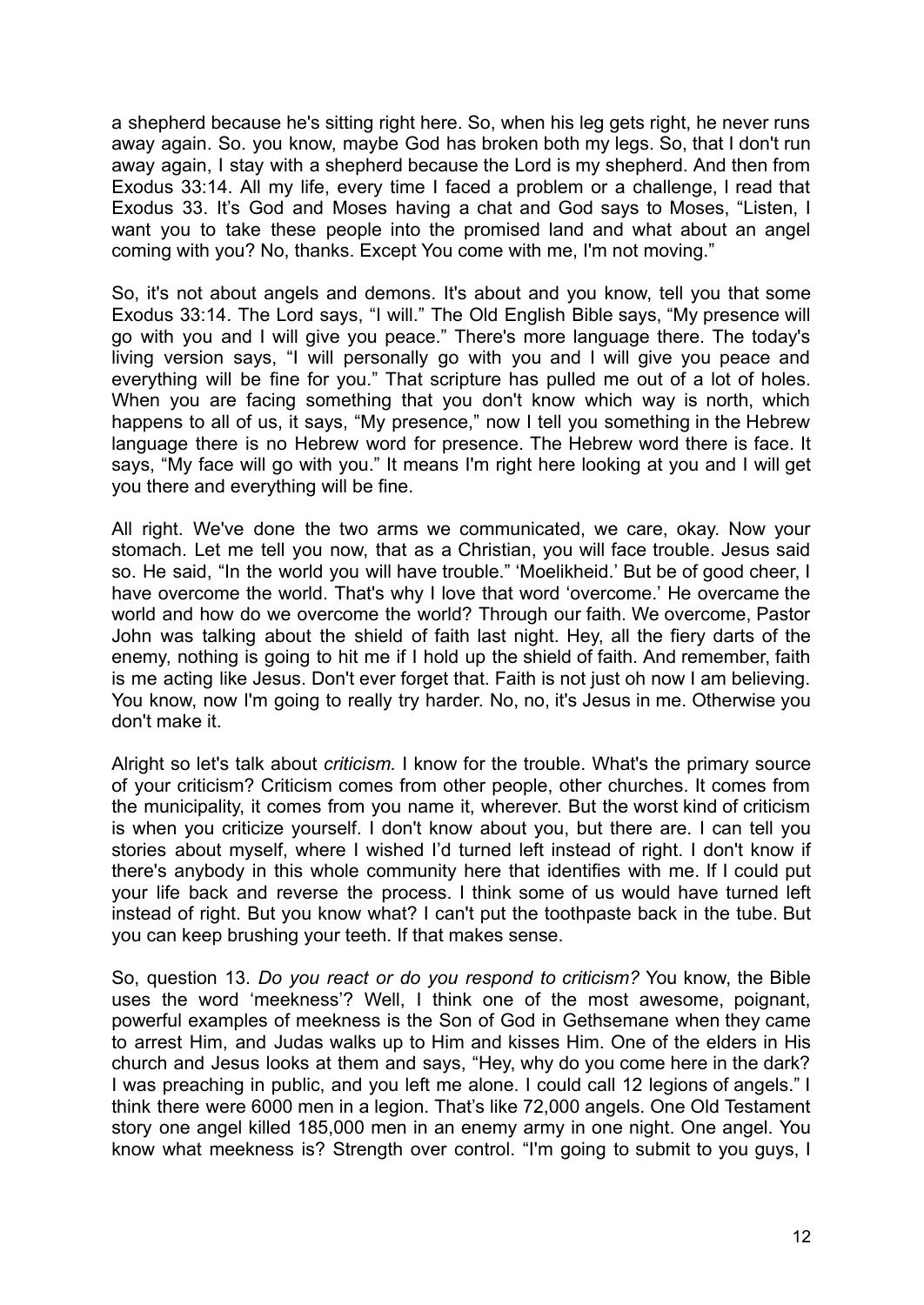could blot you out of existence, I could turn you into atomic ash. But I've come here for a purpose. I've come here to redeem you and to change you." That's meekness.

The Bible says that Moses was the meekest man who ever lived. You know I'm not being critical now but I've got a lot of Jewish friends. They're tough people, man. Don't mess with an Israeli. Imagine leading 3 million of them. I'm just making this up now; Moses was the meekest man who ever lived because God chose him to put up with all those whining, whinging, murmuring people. And meekness says, "Hey, I want to wipe you out. But I won't. I'll submit to the process."

Let me just say this, in question 14, *Have you forgiven any unjust criticism?* I'll be honest with you, there are some issues in my life that I've battled with to forgive people that have hurt me. But you know what? Vengeance belongs to God. I believe there's somebody here tonight that needs to go and forgive somebody that's very difficult to forgive, by God's grace. If He could hang on a cross, in agony and I don't think will ever understand the pain. Penny and I were listening to a song the other day that the only scars in Heaven. [*Ps Andy becomes emotional*] You won't have any scars in Heaven, because His are the only ones. Yeah.

Quality six is *commitment*. I'm standing on two legs and they've all had special operations, but you know what, I'm going to still stand on them. I told you this morning, I'm going to run up and down stairs. That was a prophecy over me. But it's commitment. Commitment means "I'm going to see this through no matter what." I don't know, you know, all of us church members, some of us say, "Well, we go while the church is doing well." I mean, I've been in churches that weren't doing so well. But you know what we stayed there until they did well. That's called commitment. Let me just give you an example from nature. I love big trees. Where we live, we've lived there about four years and the trees are now growing up. When we were born in that house in Krugersdorp, there were enormous pine trees; I mean about 15 meters high. We lived in that area of Krugersdorp, there were violent lightning and thunderstorms. I've seen a lightning bolt hit that tree and split it right down the middle like [*Ps Andy makes an explosive noise*], like that. Big trees. I've seen pictures of the Redwoods in America where you can drive a car through it. They've been there for a long time. Believe what I'm telling you is true.

But you know, Jesus prayed in the garden of Gethsemane and they've told me those olive trees are still there. They've been there 2000 years. I think it was Oral Roberts, went there and prayed. He had a vision or some anointing came on him. Because those trees were there, where Jesus prayed and sweat blood. I mean, so all I'm saying is this. If you want to grow strong spiritually, you've got to commit yourself to your church, no matter what. If things don't go the way you want them to, you can pray. But I'll tell you something, you'll grow big. I've been in church a long time. I know a lot of people who have been in church, but the ones that flip from church to church, never grow into big Christians. You know why? Because if you want to grow big, you've gotten to stay in the same place and the roots will go deeper, and the wind will blow you this way and the wind will blow you that way, and the wind will nearly blow you over. But you know what, if you keep standing there, let the wind blow; "I'm staying here." That's called commitment.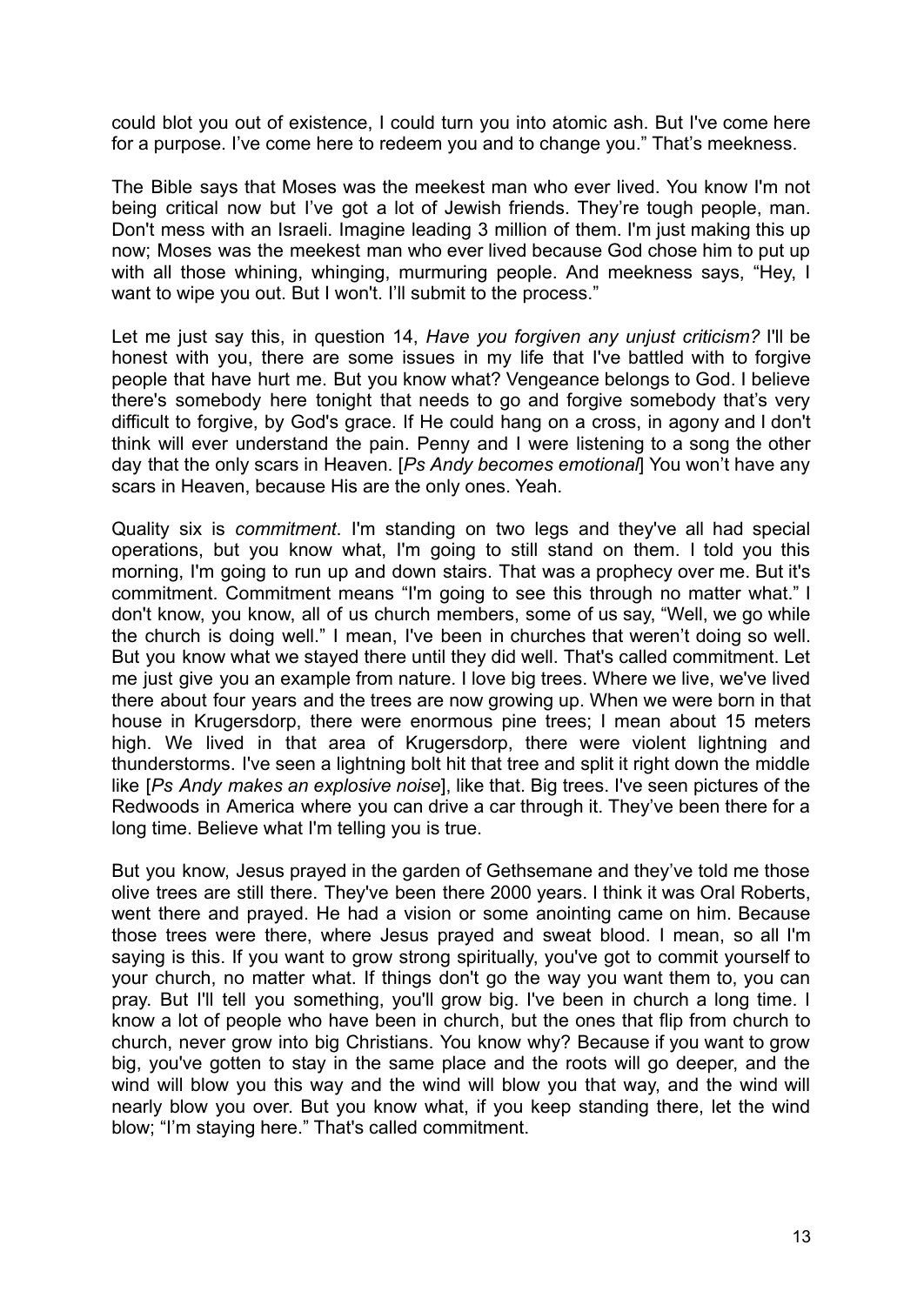You know, I love war stories. One of my favourite stories is the *Band of Brothers.* They made a movie out of it. It's not a Christian book, because it was war. But I'll tell you the motivational principles in there. I've read that book six times. There was a bunch of guys that went to war. They were there on *D Day*, and they lived together and they died together and when one of them got injured, he would discharge himself from hospital to go back to that unit. He says, "If I've got to go back to war. I want to be with those guys." Now our church must be a *Band of Brothers*. Amen. There, they have pictures of them like. Most of them… In fact, Major Winters was the captain of that company at that stage. They interviewed these guys. I don't know, 50, 60 years later, and there they stand with all their medals, one guy's got one leg. "Remember when I pulled you out of that hole. And I remember this…" In fact, the one guy said, "I just want to thank Adolf Hitler for giving me the opportunity to serve with that bunch of guys." Wow, I mean Pastor John knows what it's like to be a Parbat. That's a tough unit, he was in, the elite of the army. But I thought to myself, "Hey, we're a band of brothers." So, what do I stand for?

Nearly finished, Question 16: *Are your priorities right and what are they?* Matthew 6:33 is a very poignant verse. In fact, we've given stickers to everybody in our church to stick on the fridge. Matthew 6:33, Jesus says, **<sup>33</sup> Seek first the kingdom of God.** I'm talking about priorities. **First, the kingdom of God, and His righteousness, and all these things will be given you. (Matthew 6:33 NIV).** So stop fussing about the things. Seek first the Kingdom and you won't even have to ask for it. Does it make sense? So, what we've done, we've changed the English a bit and said, "You get your spiritual life, right. God will take care of the rest of your life." That's powerful, but what a statement. You seek first the kingdom of God and His righteousness and all these *things*, He'll give them to you. You know, you were talking about economy and how we fuss about things. Hey? And the Lord says, "Stop fussing about things. I'll take care of your things. Come and fuss about Me, if you want to fuss about something." That's what it's all about.

Question 17: *Are you unselfish in regard to your calling and those you're influencing? Deny yourself.* That's a tough word hey? "Deny yourself," means that you are back in the Garden of Eden, and you eat from the Tree of Life, and not from the Tree of the Knowledge of Good and Evil. The Knowledge of Good and Evil means, "I'm going to do it my way. I am so intelligent, and I'm so educated, and I've read so many books. You know what, I'm sure I could do it my way." As I said early on, that way is death. I mean, that's a tough call, hey? Such nice people doing it their way. And the penalty, God said to Adam, "In the day that you eat, you're dead." And of course, he didn't drop dead, he lived till he was over 900, but he was severed from his relationship with God. That's what this is all about, being the best. And what Pastor John was preaching about last night, is becoming what He designed me to be.

So, my priorities: Am I unselfish? Am I part of a team? The team is the body of Christ. You know, I love watching rugby, but to me, rugby is all about supporting, that, "I know that when he's running like that, I will run here, and I'm here to catch that ball." We're a rugby nation, aren't we? What's it all about, running-rugby? I don't like kicking-rugby, then you might as well play football, you know, is running with the ball. But the essence of that game, is it, "I'm so understanding about where you are, that when you're running like that, I'll be here. And you know, you can pass the ball to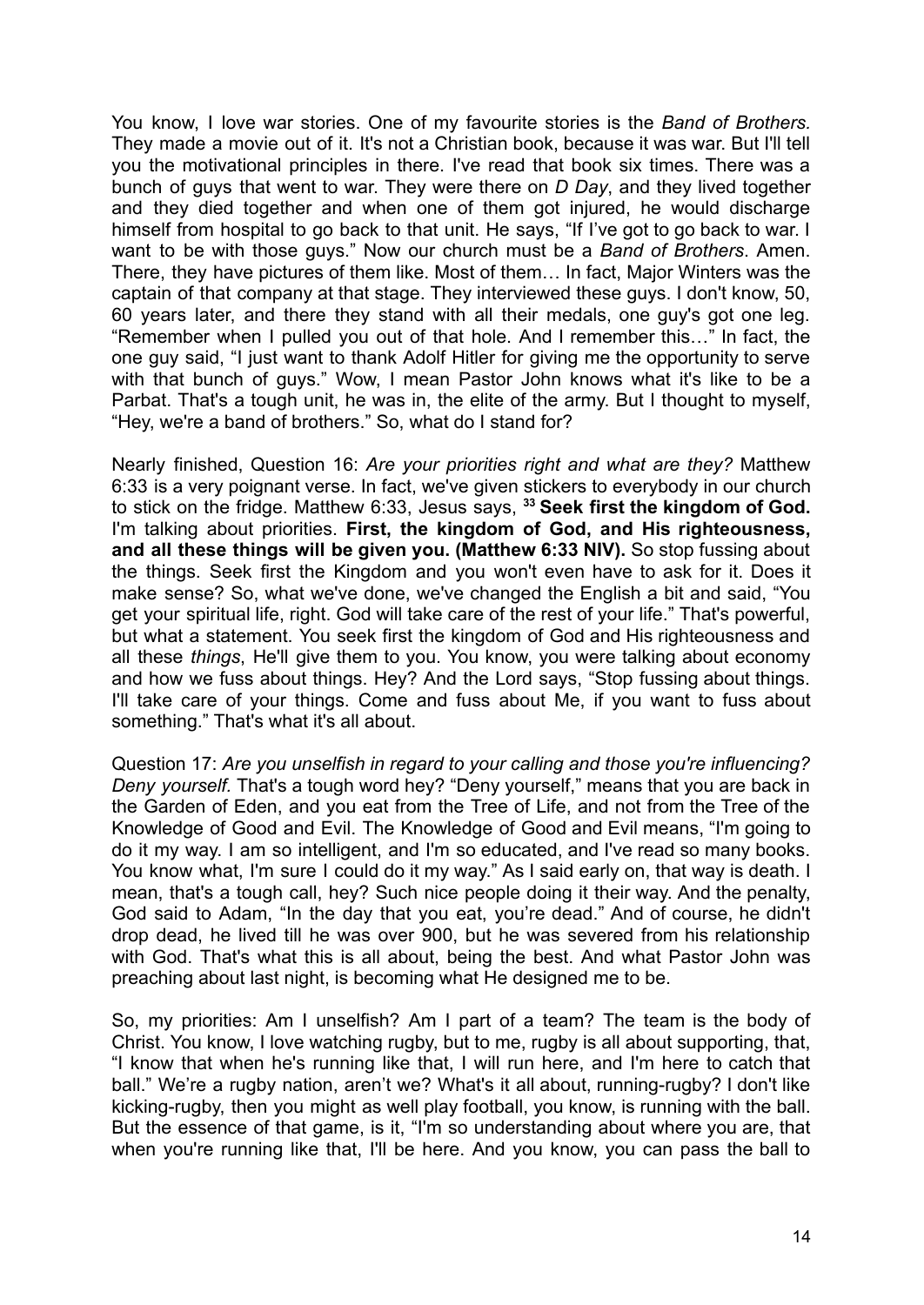me, I'm right here." And of course, there's nothing like watching one of those tries, and they go zigzag, zigzag, peg. Exciting.

Question 19. I'm nearly finished. Have you, sorry, I should have given you, your communication skills, your caring skills, how you handle criticism, your commitment level. Forgive me for going so far. Yeah. I used the word *abandoned*. *Abandoned* in some instances is a dirty word. I'll tell you where, why I'm saying that. Our daughter, our second daughter, went to work on a, in an organisation just outside of Blantyre, that looked after abandoned babies. I mean, they'd have children and just throw the baby on the rubbish tin. And they would go and pick the baby up and help, nurse it and put it in a school, and our daughter was helping to run the school at that stage. So that's, *abandon* means, *I don't care about you. I'll just drop you.* But you know what? I am trying to abandon myself to God. In other words, I come to Him without an agenda. How many of you come to God with an agenda? "Lord, if You do this, I'll do that." Or, "Lord, if you bless me, I won't do that." Hey, that's not abandoning. Abandoning means, "Lord, I'm going to jump; catch me."

I'll never forget my son, David, climbing a tree. We had a carob tree in our backyard. And he climbed up this tree. And I had this little voice say, "Daddy," then I see he's stuck in a tree. And then I stand and say, "Jump, I'll catch you." And I did, you know, the two of us nearly fell over, but anyway. That's abandoning yourself. Hey, "Jump, I'll catch you." What's that story about that guy that fell over the cliff? And he was hanging on a branch halfway down. And he shouted, he says, "Anybody up there?" And God said, "Let go, I'll catch you." He said, "Anybody else up there?"

So, abandoning myself, this is another word I'm ingesting. I don't, I try not to have an agenda with God. "I submit to You because You don't make mistakes." There's nobody in this church that doesn't believe that God is good. But do you believe that He's good to you? That's my problem. "Lord, you bless so and so, and you heal so and so, and so and so got a cheque in the mail for R10,000. What about me?" Anybody like that? That's me sometimes.

But you know what, abandoning myself means I've let go be still and know that God… Being still means let go. Okay, you told me to let go, you're going to catch me when I'm dead. I'm going to let go, when he got me. Amen. Isn't it wonderful? You know proverbs three, five and six. I don't know about you. But there's so many scriptures that Pastor John and I have cut our teeth on. They were teaching it to us before we could even speak properly. Proverbs three, five and six says, "Trust in the Lord with all your heart, lean not to your own understanding." Abandon yourself, and He will direct and make straight and plain your path. Whoa, you guys are fantastic. Have you got that in the Amplified Bible while I'm closing. The words in the Amplified Bible I used to preach. Yeah, **"Lean on, trust in and be confident in the Lord with all your heart and your mind. And don't rely on your own insight or understanding. In all your ways know, recognize and acknowledge Him. And He will direct and make straight and plain your path."** Wow, isn't that exciting? So, for those of us that are sort of saying, Lord, which way is north, hey, take those scriptures. And that's what Pastor John and Pastor Sharon and Brother Jerry have been telling us all these years. Only say about your situation what God says, I tell you forget everything else I've told you today. Remember that. Because what God says has got to work, what I think might work. Not a good idea, a God idea. Right in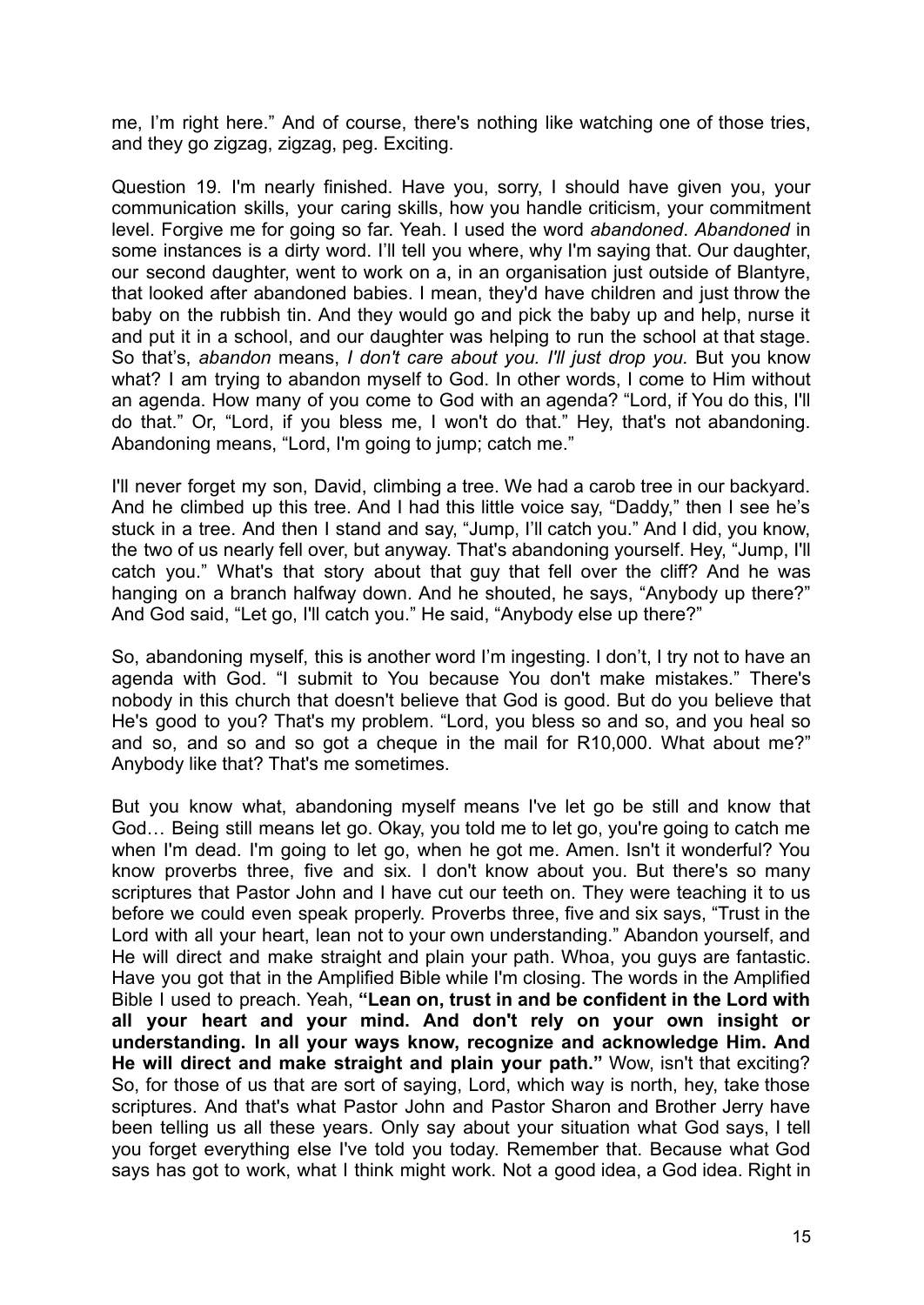the last one is my other leg. Now, I know we don't want to get hung up on walk, working for rewards. It says in Hebrews, once you put Hebrews 11, six up there, please.

It says in Hebrews six, **<sup>6</sup> Whoever comes to God must believe that there is a God. And that He is a rewarder of those who diligently seek Him. (Hebrews 11:6 NKJV)** He wants you if you come to Him to expect the reward. I didn't write the book. We read it again. **But without faith, it is impossible to please God.** "Dis onmoontlik." (It is impossible.) Hey, Is it quite clear to us.

I can't please Him any other way than to believe in Him and trust Him and abandon myself too. Just put it back up there again please.**<sup>6</sup> For whoever would come near to God must necessarily believe that God exists**. What does that mean? It means I've got to act like the day God's right here. Do we act like this? Or do we call on God when we're in trouble? Come on. I've got to believe He exists. He's right here. He said, "I'll never leave you and I'll never forsake you." But look at that. **He's the rewarder of those who earnestly and diligently seek Him. (Hebrews 11:6 NKJV)** Thank you.

Question. What crown are you working for? You know, we don't just go to church. So it was some kind of a faith thing to hang on to. And when things get bitter and ugly in Russia invades Ukraine, and Joe Biden is making funny decisions. You know, thanks for, thanks for making that's the world we live in. So, we don't come here to find out what Pastor John is going to tell us now. How do we handle this problem? No. I believe God exists and He's a rewarder of those who diligently seek Him. So, I've got hope. I'm not lost. I'm trusting God to get me through that. What I've shared with you, it's taken me a long time to do this. But I want you if you can just to make those notes and think about it, and say what area of the seven things. My head is my calling. My heart is my character. I communicate and I care. I digest criticism. I have a commitment and I have a crown. Somewhere in one of those you might find a little weak spot. So, I need to trust You more. Lord, I need to confess Your word over my problems.

Lord, I need to maybe take more action. Because another thing about faith is; Faith without work is dead. If you're living by faith, you take action. Amen. You sow a seed, you give something away and I love your church. You guys are so generous and so caring, that I'm saying, Wow, don't change, stay like that. You know, I said to Pastor John and Pastor Sharon, you guys have got something wonderful here. I love to do this because I find people. We must never get blase with our church. Oh well, there's just going to church. No, there's something awesome happening here. And I'm praying, and I spoke to him about it for multiplication, that you guys are going to outgrow this church and all Witbank's going to come here. Why not? You got a recipe that tastes good. And the people are going to come say, "Give me a bite of that. Wow, let's have another bite." Amen. I'm just going to pray over you now. Is that okay? And I just, you know, I've said a lot of things. But let's trust the Lord to take one thing and impregnate that into your heart. So, that there's something you are going to change. Remember, I said earlier on, every time you go to a church service, you must go home with at least one thing to change. Now I've given you seven things, but there's too many. Take one thing. Like for example, from now on, when I face a problem, I will only say what God says. I'll tell you that'll set you free. You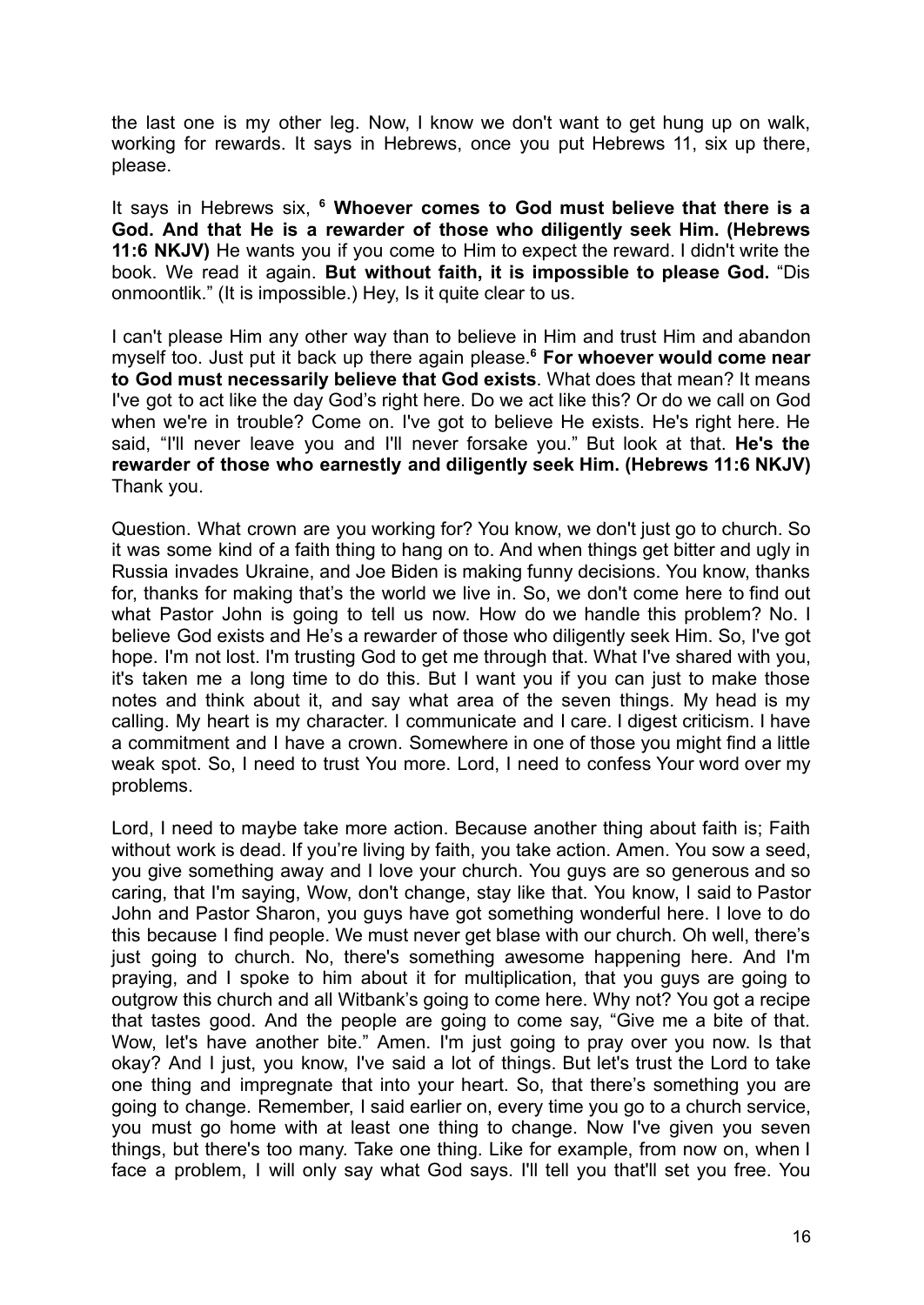won't worry about the Ukraine and Vladimir Putin and Joe Biden and anybody else, or Julius Malema. Because God's in control, no matter what. So, I wonder if you could all just stand? I want you to just take five seconds to think about what you're going to change.

Otherwise, I failed you today. Is it clear in your mind what you're going to change? The way you're going to talk to your wife. The way you're going to talk to your husband. The way you're going to talk to your employees. Get focused. You know, that's another thing that's a biblical principle. Paul says this one thing I do, forgetting what it says. **Philippians, 3:13 and 14**. Forgetting what is behind. I press forward. I call it the three F's of life. He was focused. He said, "If there's one thing I do, forgetting what is behind. I press forward." David, son of Jesse, Jesus, Big Daddy. One thing I do, I want to dwell in Your presence. I want to look at your perfection. And I want to talk to you. So, one thing. So, Lord, I just pray over this precious congregation. Lord, nobody is here by accident. Everyone in this building right now is here by divine appointment. Every person in this room has got the potential to be completely Christ-like.

Everyone in this room could get 100 out of 100 because we are the image of Jesus. And Lord, I thank You for the presence of Your Holy Spirit in this church. I pray that there would be much more and that every single person in this congregation would learn to live by the prompting, and the yielding, yielding to You Holy Spirit. That we will know what all the gifts of the Spirit are. Your Word says we must desire the best gifts. So Lord, I desire to prophesy. And we can desire for gifts of healings. We can desire for words of wisdom. We can desire for words of knowledge. We can desire to discern spirits. We can design miracles, we can desire wonderworking faith. Hallelujah, Lord. So, Lord, I just pray and May these be the hands of God of us. That You would meet every need here in a special way. I pray that You would do new things. That song that we were singing last night. You've opened the door. I say this to somebody here tonight. You are facing closed doors. God's opening the door. And it says in Revelation that no one will close it.

So, Lord, we thank You for Your presence. You said My presence will go with You, and everything will be alright and everything will be fine for You. So Lord, we bless Your, Your people, Your body, Lord Jesus. And I pray for Pastor John and Pastor Sharon and all the associates and all these fantastic people that serve so beautifully here. May they go from strength to strength. And I bless this congregation with multiplication. Help us to think outside the box. Help us to think outside this building. Help us to see the whole of Witbank. Lord, I pray for revival to start here. I pray for a spirit of prayer and intercession to come on us like never before. I pray that we will be like Jesus, we'd go into solitary places, and close the door. And hear from Father, what are we supposed to say? And how to say it. And what to do and how to do it. So, Lord, we commit all these things into your hands. And all the people say, Amen. Bless you. Thanks so much. You may be seated. And thanks to the media division. Thanks for putting up with me. I've gotten a bit lost a couple of times, but forgive me.

## Pastor John

Hallelujah. Take it with you. Yeah. Praise the Lord. Hallelujah. Praise Jesus. So, there you go. Legacy Bendixen and May relationship in the pulpit. Something that I certainly didn't expect would happen. But thank you, thank you, Andy, and Penny for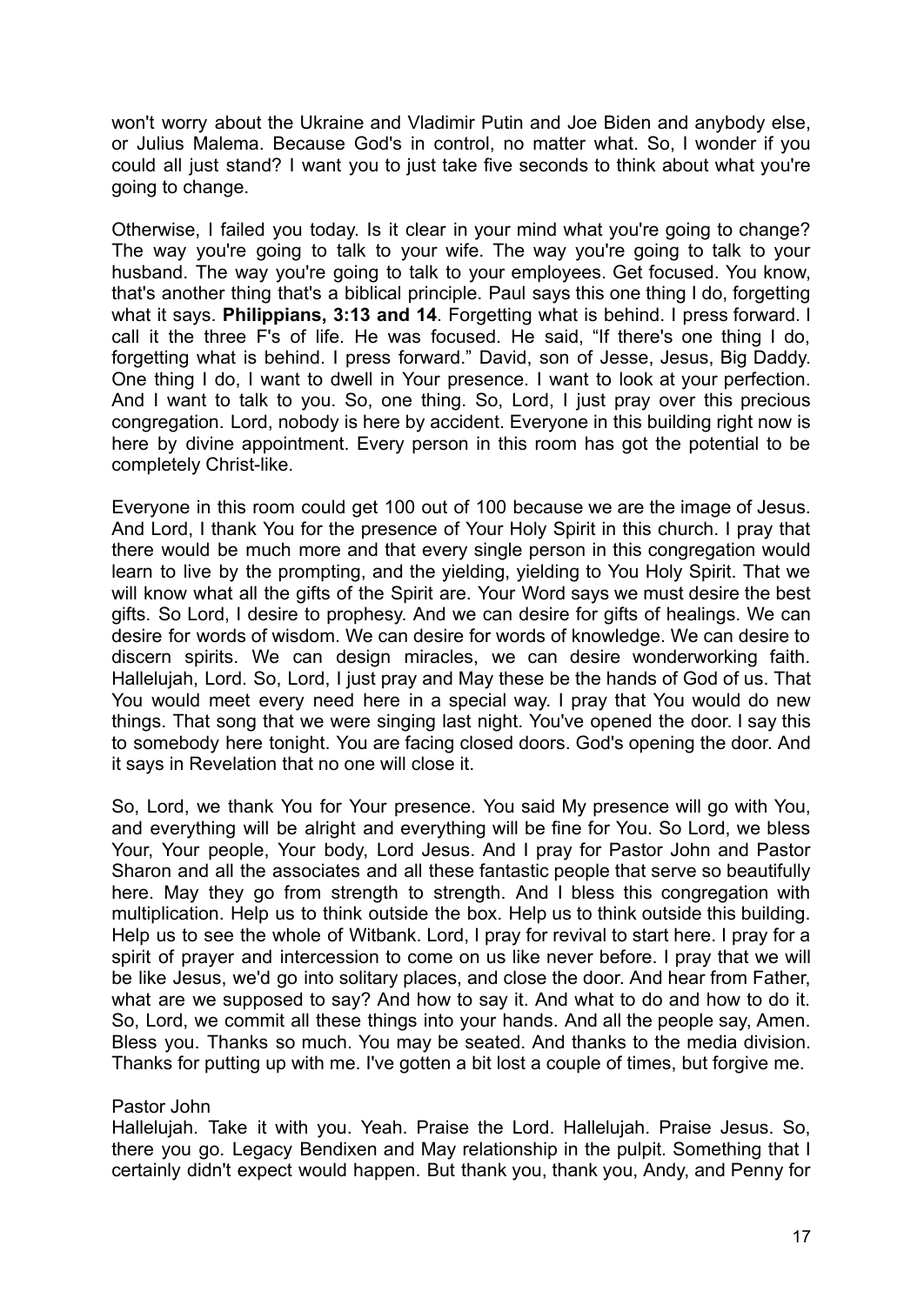coming. And thank you for responding to the Lord and for calling me and sending me messages. Because, you know, we would connect and then there would be time that would go by, and then we would connect again. And then in the fullness of the time, the Lord has made this possible for us to reconnect in this way. And how amazing and wonderful it is, for me. It's quite, quite special. Hallelujah. Praise the Lord. It was when I were speaking to them in our office earlier on at lunchtime. And I was saying that Andy and Penny have remained with the Assemblies of God all of these years.

And I've told you how grateful I have been to have grown up in the Assemblies of God. Because the foundation doctrine of the Assemblies of God is a very, very solid and very good foundation. And it's, it's encouraging to me that they have grown and they have, and they speak so much of the same language that we speak here because they've grown in God together. They've grown in the Holy Spirit. Hallelujah. It's a wonderful thing. It's a wonderful thing. Praise the Lord. Praise the Lord. Well, we have brother Joe and Brother Jerry coming on in a short while. Praise Jesus. Hallelujah. Glory to God.

Brother Joe is going to teach. He told me when we were in the USA last, well, actually, it feels like such a long time ago. But we were there on Monday on a Monday lunchtime, he was telling me what he's going to come and tell us tonight. You know, and basically he's going to speak about, and I'm not going to preach his message, because I don't know all of it, I just know the headlines. But he's going to speak about how to overcome by faith. How to overcome the effects of things that happen in your life. In particular, he's going to speak about recovering from sickness and disease and what COVID did to him. And how it wasn't was just a matter about getting through it and, and not and not dying, and, and being there with them. You know, when Brother Jerry, you know, a personal moment, explained to me how close brother Joe came to die.

You know, it certainly was never conveyed that to me, because I only heard words of faith. You know, which is a good thing. Because it's, it's what saved him, you know, but Brother Jerry explained to me that Joe was really, really sick and nearly died, you know. And he's had to deal with some things that are after effects. And he's going to minister to us on how to deal with moving forward and dealing with the after effects of, of a crisis that has happened in your life. You know, Brother Jerry's going to minister to us on the open hand of God, I believe. It's what he indicated to me but the Holy Spirit can tell him to preach on anything, it doesn't matter what. And we will receive it. Amen.

I found myself if you don't mind me sharing with you for 10 or 15 minutes and then we can take a break. I found myself having some very deep thoughts and having some big emotions because Pastor Sharon and I had an opportunity to sit out on a balcony one day, we had some time to ourselves, and it was a beautiful day. We were sitting outside and there was a gentle breeze blowing through the trees and we were sitting on the chairs on the balcony and I was just saying to her what an amazing blessing God has given us, how He has favoured us that we could be with someone like Brother Jerry. All that he is and all that he has and all that he's connected to is part of the favour that comes with us being connected to him. I found myself reflecting on the fact that we've been together in relationship and in ministry for 25 years. So, at President's Cabinet, well, just after the President's Cabinet, we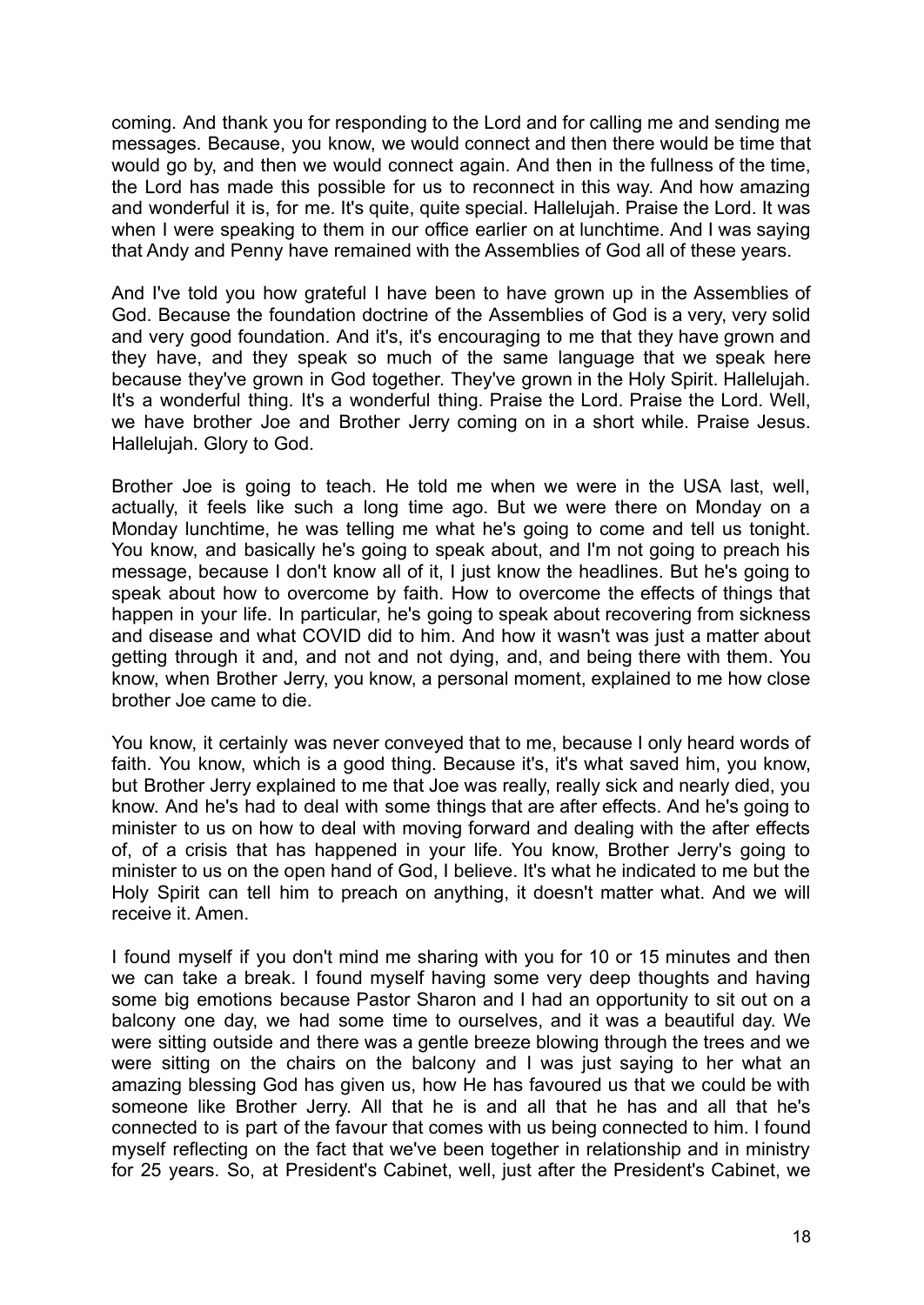had an informal International board meeting - the Australian director wasn't there because they're still in lockdown kind of thing.

So, he couldn't make it there. But we had an international board meeting and so Brother Jerry asked some very, very searching questions to us that were in the meeting. And that caused me, certainly, to reflect on many things, you know. The first office that he opened was an office in England and he then chose the moment to share some things himself that I didn't know. He chose to open up an office because God had told him that he would open an office in England, or Great Britain. He opened it up with my previous pastor and they shared the expense of the office and the expense of employing someone in that office in the UK. Well, as it turns out, things didn't go very well with that office. They ended up closing the office down and obviously, all that goes with it. Then sometime later, God gave him the opportunity to meet someone and they then began to understand that this is the couple that must run his office in the UK. And so, they have been with Brother Jerry - that was the first office he opened outside of the USA - and they have been with Brother Jerry for 26 years. We have been with Brother Jerry for 25 years.

As somebody that has been running his ministry for 25 years. That's quite a long time. You know, some of you haven't lived that long yet. That's how long it is, you know. But it caused me to reflect on some of the things that happened in that period of time and decisions that he made. Conversations that him and I had to have - the strain of the decisions and the impact of those decisions for a short period of time that - we'd always been very close - but for a period of time, we weren't as close as we used to be, just by the nature of the decisions that was made.

It required me, the Lord required me to go and see Brother Jerry in 2009 and meet him in California. I've shared this with a lot of you before, but it required me to go and meet him in California and speak to him. Basically what I said to his brother Jerry was, "Brother Jerry, I want my relationship back with you, the one that we had before. Even though we still have one, it's not what it used to be." And so of course, he asked me some questions, searching questions to me. He asked me about my opinion about some of the decisions that he had made. My answer to him was, "Brother Jerry, your decisions are not under inspection by me. That's not an issue for me. Whatever happened, and whatever has happened, I am here because I want the relationship back. And so whatever the reasons why you made those decisions, that's none of my business. It's none of my business. But I want to have the relationship that we used to have."

There were prophetic words, and this is the way that the Lord gave it to me to speak to him that he and another man had prophesied over me in his church - me and Pastor Sharon- in his church in Crowley, Texas. Then I went up to Mark Barkley's church and Mark Barkley had prophesied over Pastor Sharon and I. And I played him those prophecies and I said, "Brother, Jerry, this is what the Lord has for us and I want this to be restored." He immediately said, "Well, John, from this moment onwards, whatever differences we've had, we consider them to be over, never to be referred to again, never to be even considered again. From this moment onwards, we go forward in a new, better relationship than we've had before." That's since 2009 and now this is 13 years later and we have a much better relationship than we've ever had before. Amen. Praise the Lord.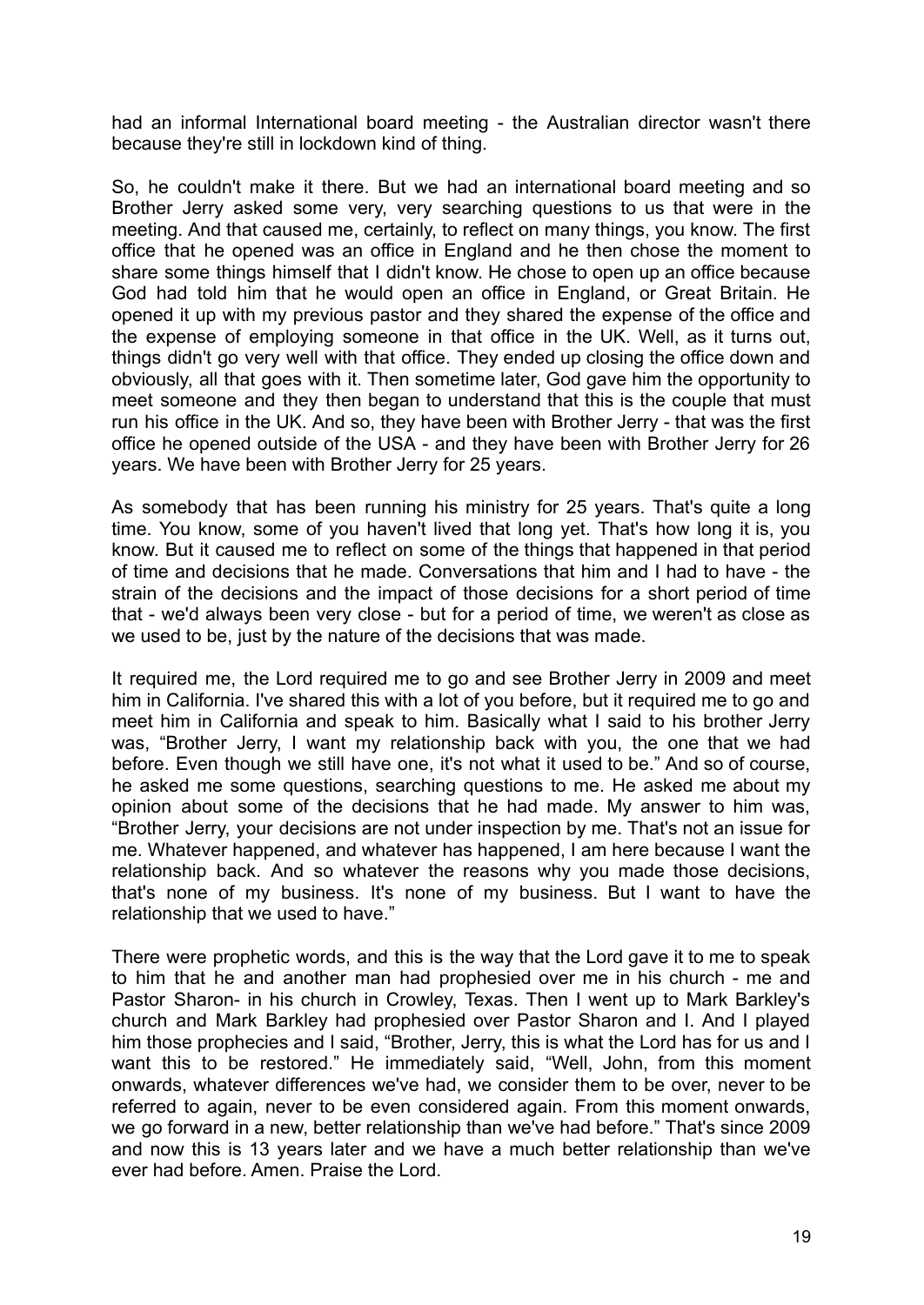If you think that you're going to stay married to someone for a long time, and the enemy of God is not going to come and try and destroy your marriage, think again. There will be differences, and there will be things that will happen that will test your commitment to what Pastor Andy said, you know. There will be things that will happen. You have a relationship with someone for 25 years, you think it's all going to be smooth sailing, and that everything is going to be without any complications, without any disagreements, without any differences, without any issues? Sure, there are. It's how we deal with that. It's how we deal with them that causes us to go forward. So why am I sharing this with you? Because you all know that 2014 was a big year for us because 2014, Brother Jerry had a word that was; manifestation, visitation, demonstration.

Thank you, Sharon. There were people there with me at that time when Brother, Jerry, there were a number of people that went with me on a trip to America. We sat in his boardroom and he spoke words to me and he said, "John,whatever you do, don't ever stop preaching faith." He took us into a part of his home that is normally private, and just shared things with us. Of course, that was when the Lord spoke to me and He said to me, "4x4x40." He wanted me to do 4 times 40 days of focusing. You remember all of that? 4x4x40. So I did the first 40 days by myself because that's what God required and then I presented it to you and asked you if you wanted to do one cycle of 40 days, but that we would end up doing three cycles of 40 days, because those three cycles is what God said - there will be a fullness of identity change. You all remember that? Some of you were with us then. So 2015 became a big year because I began to declare to you that if you don't see the change in me, then I'm not changing. If I don't have an identity change, and you can't see it, then I'm fooling myself. Because if I'm changing, then you need to be able to see the change that's happening in me. If you remember I said it's not just about the fact that you can see I've lost weight but it's about the spiritual life, and other things that must change in me.

From that time, I have been working with God and continuing to follow Him for my own personal identity change and to continue to walk with Him. That was a word that God gave Brother Jerry that we used in the way that God gave me to do it with the journals, the focus and everything that we had to do because there was a prophetic word that came. If you do nothing with the prophetic word, then you get nothing from a prophetic word. But if you do something with a prophetic word, you get the reward of what you apply to your life. If you don't get that, then God has given you an opportunity to do something and grow in a way that if you choose not to do it, you can't grow. If I'm growing, that means we're growing apart. Amen.

Since that time, God has done wonderful things in our lives and in this ministry. He asked me to go and spend five weeks with Brother Jerry, which as you all know, there was a great contest in my soul to leave you all, to leave my wife, to leave this, my responsibilities here and go and spend five weeks with Brother Jerry. Not knowing and not having any idea of productivity for five weeks, only to engage in relationship however God would choose to have it. Then the next year He said, "Now, I want you to go for seven weeks." You remember the contest that I had in myself that I would leave you and my wife and everybody else behind for seven weeks to go and be with Brother Jerry, and just go and do things that he would do.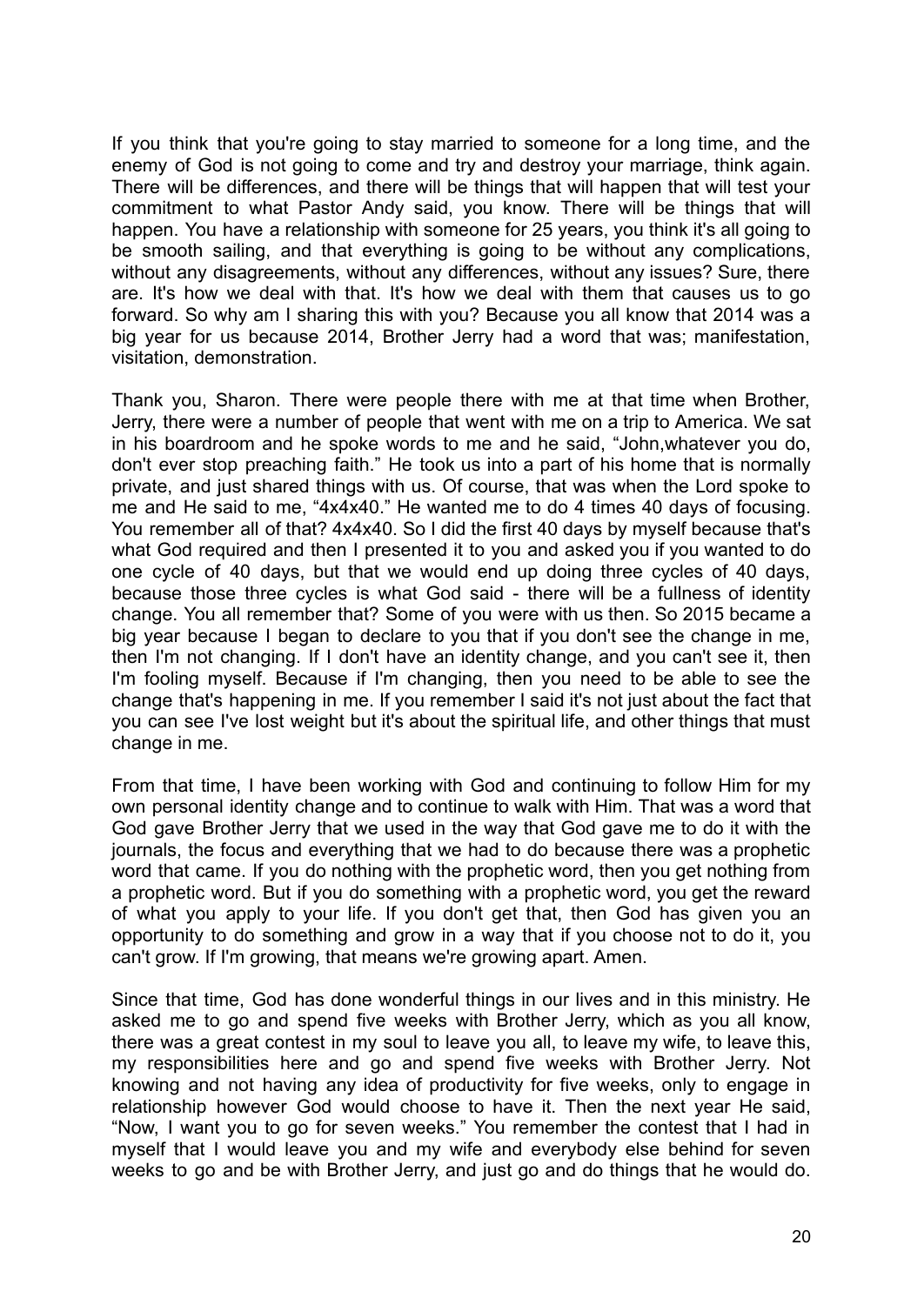But here I'm standing in 2022. And because of what my obedience to God was to go and make sure that my relationship, the divine connection that God had given me with Brother Jerry, that the enemy had tried to bring us apart and not allow the fullness of what God had intended it to become that it was restored.

I don't believe that there's any one of us in this ministry that would be where we are now, if I had not obeyed God in 2009. It is quite possible that actually as a ministry, I don't know where we would be. Because God had spoken and so, I have to stay with what God said. My own emotion about it, my own feelings about it is irrelevant. It was what God said.

And you remember that God… other people came into my life at that time, wonderful ministers that were from America that came and actually had a significant impact on our ministry by teaching us his version of and his revelation of ecclesia, and kingdom, and how much that Word has impacted our ministry? Come on. Right? And how he approached me and asked me to become part of his international apostolic team, and that I should become the apostle for Africa, under his banner of the International apostolic team. And when he asked me that question, and when he presented me with the opportunity, I had to say, "No, thank you." Even though I fell in love with him and him with me, and we all fell in love with him. And what a wonderful man he continues to be. We occasionally still speak on the phone. COVID - he got… I have said this to you, he got cancer of the throat. So, he couldn't speak for a number of years, for two years. And then, you know, COVID has happened and many things have transpired and he's much older now. So, he doesn't get around that much, but we still have a relationship. But when he asked me to join his team, I had to say, "No, thank you." Because the last word that God gave me was to be joined to Brother Jerry. And God had not given me any other word that He had put me with anybody else. And that happened at the time when our relationship was at its most distant.

You know, it's like when you're married and you are not in agreement with each other and then you're still walking around in the same home and you still make tea in the same kitchen, but you're not really talking to each other. Come on, don't look at me like I'm crawled out of cheese. And I can say Brother Jerry and I were in that relationship, I continued to go to his ministers conferences every year, I can continue to go to his revival fires conferences every year. And when I was in America, I made sure that I was always at his church and at his meeting, because he needed to know that I was still connected to him, even though we didn't have the closeness of the relationship that we had had before.

I thank God. I thank God that the enemy was not able to come in and separate us. Aren't you glad? And so here we stand in 2022. And one of the things God said to me was, "Well, John…" when I was traveling with them in America, He said, "Do you want all of the legacy that Jerry Savelle carries? The anointing that's on his life?" And I said, "I want all of it, Lord." He said, "Well, then why aren't you doing Chariots of Light?" And so "Yes, Lord". I went and I got a motorbike license, and I bought a motorbike. And now I've already done three tours with Brother Jerry in America. And some of you joined me before COVID came. And then he invited us to come and do the prayer conference in his church. And you were there, some of you. How amazing was that time? We would never have had that time if I'd allowed the enemy to come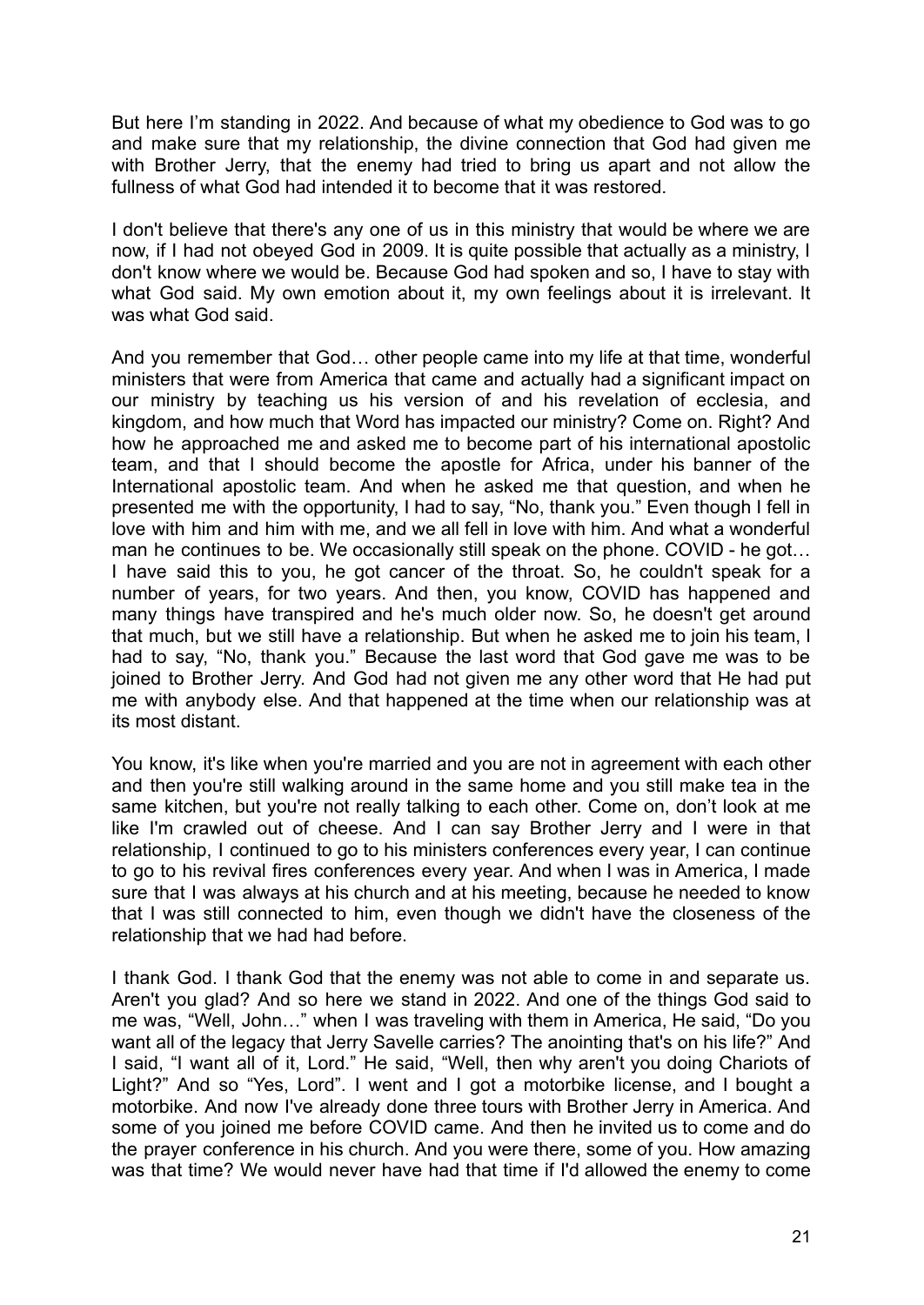in and separate us and not just separate us, but make an active decision of my will that I'm going to go and restore. Come on.

Is this okay if I share this with you? Because sometimes people think that I don't have emotions, or the way that I preach faith sometimes, or when you see the results of it sometimes, don't you think that my humanity is not something that I have to deal with? But if you think my pride didn't want me to go and speak to Brother Jerry and say, "Brother, Jerry, I want our relationship back and if there's anything I've done, to separate us, I ask you to forgive me, there's anything that is my mind doing to bring this distance, please forgive me." You think my pride wanted me to do that? My pride said, "I didn't do anything wrong. I don't have to do anything about this." So, I had to take the Word of God and say, "But the Word of God says that whatever I've got to do here, I've got to submit myself to the will of God and His will, is for me and Brother Jerry to be divinely connected until He says different." Hey?

And so, now we have Chariots. I've done three tours with Brother Jerry in the US. Justin and Anette have come here and have come and visited us. Bill and Ginger Horn have come and visited us. God willing, they'll come this year, if there is an opportunity. We spoke about it while we were there. And God willing, they will come back, and we'll have a cycle tour with Bill and Ginger and Chariots later this year, depending on how things work with them. And that's all I'm going to say for now. But that was in my heart. The Lord spoke to me before we went to America, and He said, "When you see Bill and Ginger, talk to them about the possibility of them coming here this year." And when I spoke to him, he said, "John, I have it in my heart, and we want to come and here's the challenges that we face. And if we can overcome these challenges, we're going to come." So, I'm believing God that those challenges will not stand in the way. Amen. Praise the Lord. We would have none of that if I'd allowed the devil to have his way. Hey? Praise the Lord.

You guys got to see the pictures of me and Sharon, flying in the Falcon with Brother Jerry, doing things with him for three weeks, he asked us to stay on for that extra time. And praise the Lord, we had a holy time, we had glory time, we had supernatural opportunities that I would never have, we would never have had this opportunity to be with Brother Jerry and spend time with him and Miss Carolyn, if I hadn't obeyed God in 2009. Amen.

Any divine connection starting from Adam and Eve, any divine connection is always going to be tested by the enemy's will. To separate, to divide, to isolate, and to bring you in a place where you are no longer acknowledging and have the covering of the glory of God upon you. Hallelujah. And so, part of the reason why I'm telling you all of this, is that Brother Jerry is making a strong pull on me to come back, go back to America, in May - to be back there on the 9th of May. He's making a strong pull on me to be there. He asked me at least five times to come and do something with him. And I've never known Brother Jerry to make such a strong pull on me to do this. So, I'm just informing you and letting you know that I've wrestled with this, partly because it's hard on my body to go back there again - it's a lot of flying to do and God's got things that we have to do here. But when your divine connection and your spiritual authority, and your spiritual leader says, "Will you come John, will you come and be with me? And will you come and do this with me?" It's almost not a request. You know, it's a command. Because his desire is strong for me to be with him, and I can't